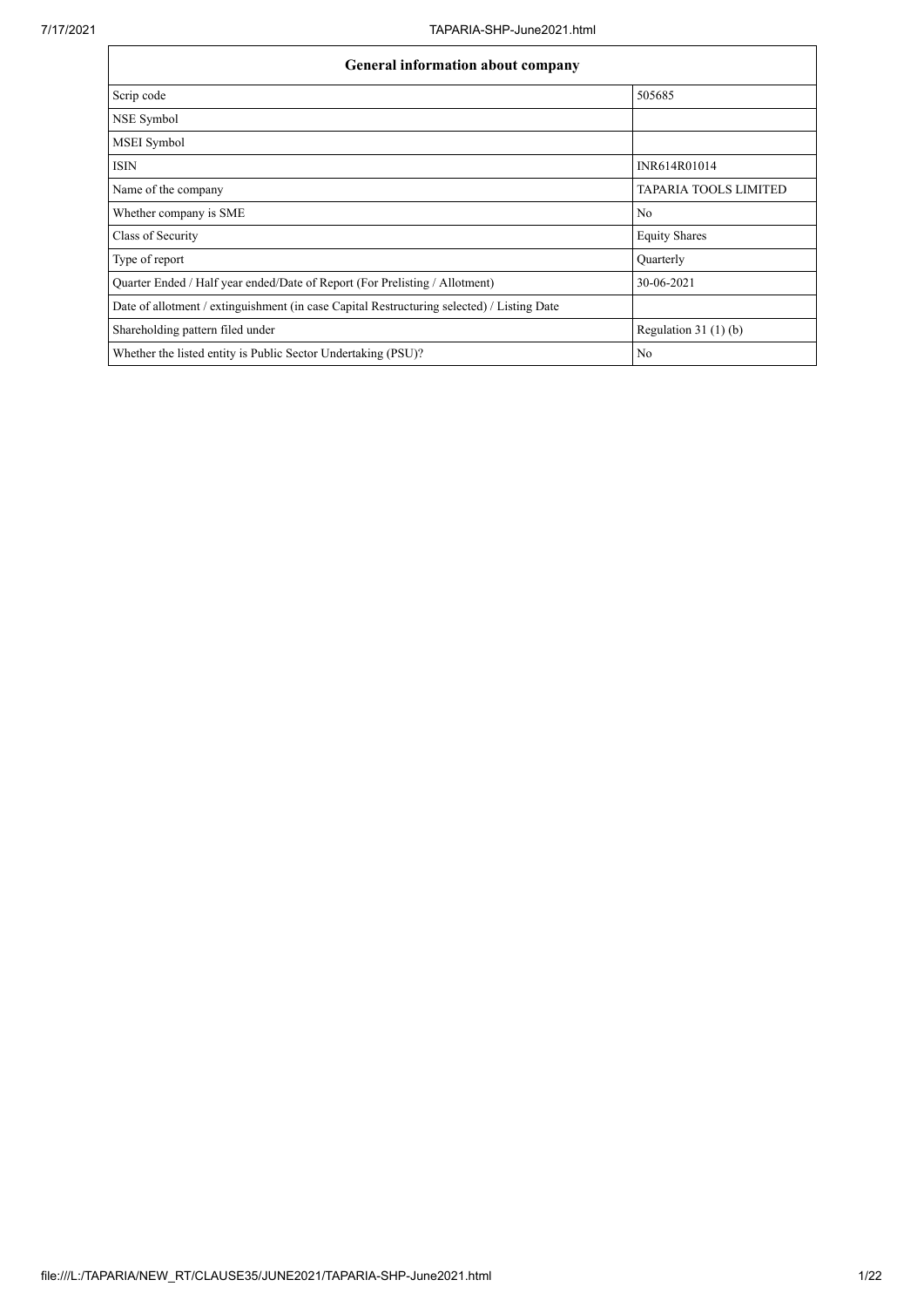$\mathbf{r}$ 

|                | <b>Declaration</b>                                                                          |                |                                |                       |                             |  |  |  |  |  |  |  |
|----------------|---------------------------------------------------------------------------------------------|----------------|--------------------------------|-----------------------|-----------------------------|--|--|--|--|--|--|--|
| Sr.<br>No.     | Particular                                                                                  | Yes/No         | Promoter and<br>Promoter Group | Public<br>shareholder | Non Promoter-<br>Non Public |  |  |  |  |  |  |  |
| $\vert$ 1      | Whether the Listed Entity has issued any partly paid up shares?                             | No             | No                             | N <sub>o</sub>        | N <sub>0</sub>              |  |  |  |  |  |  |  |
| $\overline{2}$ | Whether the Listed Entity has issued any Convertible Securities<br>$\overline{\mathcal{L}}$ | N <sub>o</sub> | No                             | No                    | N <sub>o</sub>              |  |  |  |  |  |  |  |
| $\overline{3}$ | Whether the Listed Entity has issued any Warrants?                                          | N <sub>0</sub> | No                             | N <sub>o</sub>        | N <sub>0</sub>              |  |  |  |  |  |  |  |
| $\overline{4}$ | Whether the Listed Entity has any shares against which<br>depository receipts are issued?   | N <sub>o</sub> | No                             | No                    | No                          |  |  |  |  |  |  |  |
| $\overline{5}$ | Whether the Listed Entity has any shares in locked-in?                                      | N <sub>0</sub> | N <sub>0</sub>                 | No                    | N <sub>0</sub>              |  |  |  |  |  |  |  |
| 6              | Whether any shares held by promoters are pledge or otherwise<br>encumbered?                 | N <sub>o</sub> | No                             |                       |                             |  |  |  |  |  |  |  |
| $\overline{7}$ | Whether company has equity shares with differential voting<br>rights?                       | N <sub>o</sub> | No                             | No                    | N <sub>o</sub>              |  |  |  |  |  |  |  |
| $\sqrt{8}$     | Whether the listed entity has any significant beneficial owner?                             | N <sub>0</sub> |                                |                       |                             |  |  |  |  |  |  |  |

 $\overline{\phantom{0}}$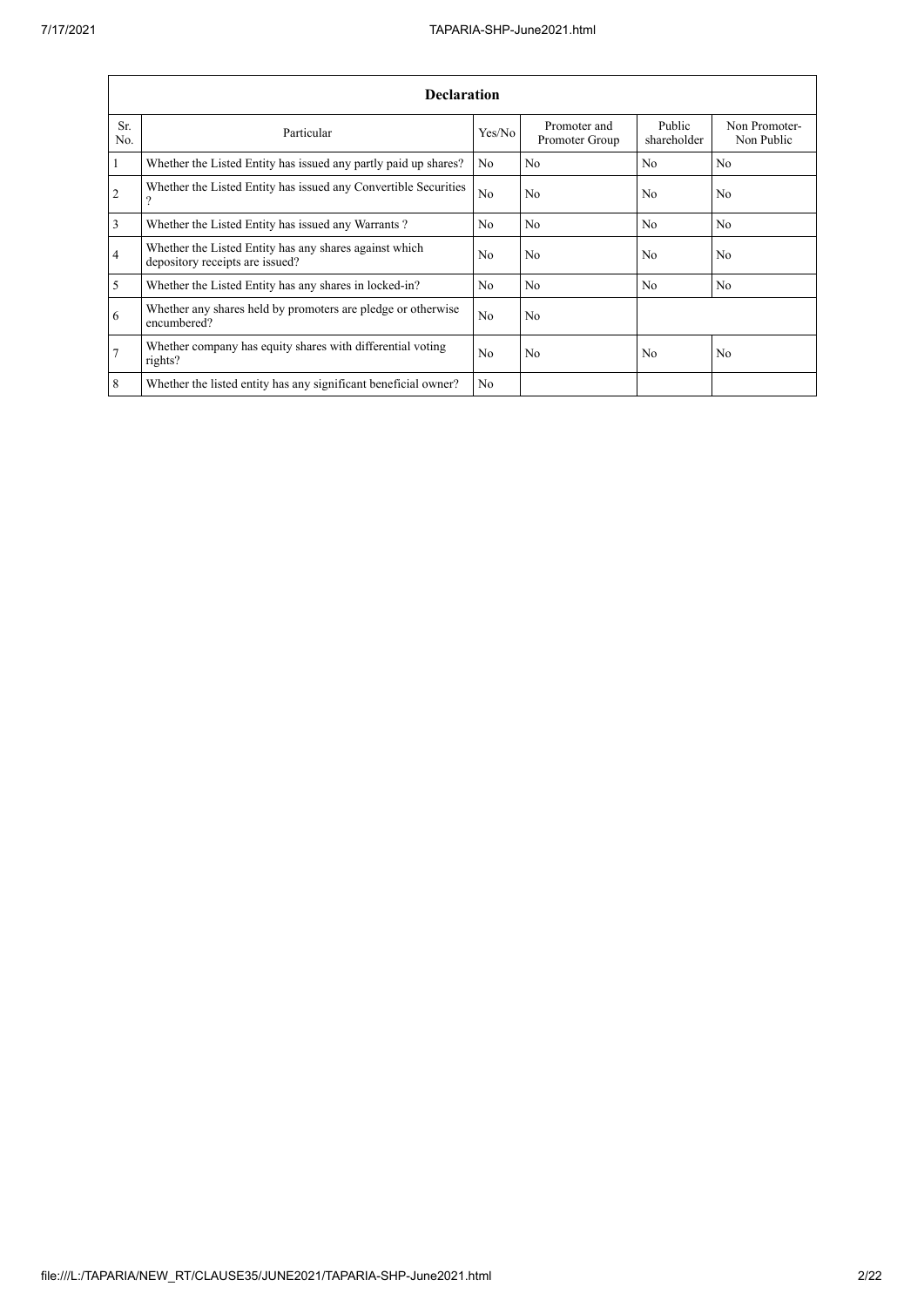$\overline{\phantom{a}}$ 

|                 |                                           |              |                      |                   |                          |                              | Table I - Summary Statement holding of specified securities |                                                                  |               |                           |                     |
|-----------------|-------------------------------------------|--------------|----------------------|-------------------|--------------------------|------------------------------|-------------------------------------------------------------|------------------------------------------------------------------|---------------|---------------------------|---------------------|
|                 | Category                                  | Nos. Of      | No. of<br>fully paid | No. Of<br>Partly  | No. Of<br>shares         | Total nos.<br>shares         | Shareholding as a<br>$%$ of total no. of                    | Number of Voting Rights held in each<br>class of securities (IX) |               |                           |                     |
| Category<br>(1) | of<br>shareholder                         | shareholders | up equity            | paid-up<br>equity | underlying<br>Depository | held (VII)                   | shares (calculated<br>as per SCRR, 1957)                    |                                                                  |               | No of Voting (XIV) Rights | Total as a          |
|                 | (II)                                      | (III)        | shares<br>held (IV)  | shares<br>held(V) | Receipts<br>(VI)         | $= (IV) +$<br>$(V)$ + $(VI)$ | (VIII) As a % of<br>$(A+B+C2)$                              | Class<br>eg: X                                                   | Class<br>eg:y | Total                     | $%$ of<br>$(A+B+C)$ |
| (A)             | Promoter<br>&<br>Promoter<br>Group        | 20           | 2116517              |                   |                          | 2116517                      | 69.72                                                       | 2116517                                                          |               | 2116517                   | 69.72               |
| (B)             | Public                                    | 233          | 919233               |                   |                          | 919233                       | 30.28                                                       | 919233                                                           |               | 919233                    | 30.28               |
| (C)             | Non<br>Promoter-<br>Non Public            |              |                      |                   |                          |                              |                                                             |                                                                  |               |                           |                     |
| (C1)            | <b>Shares</b><br>underlying<br><b>DRs</b> |              |                      |                   |                          |                              |                                                             |                                                                  |               |                           |                     |
| (C2)            | Shares held<br>by<br>Employee<br>Trusts   |              |                      |                   |                          |                              |                                                             |                                                                  |               |                           |                     |
|                 | Total                                     | 253          | 3035750              |                   |                          | 3035750                      | 100                                                         | 3035750                                                          |               | 3035750                   | 100                 |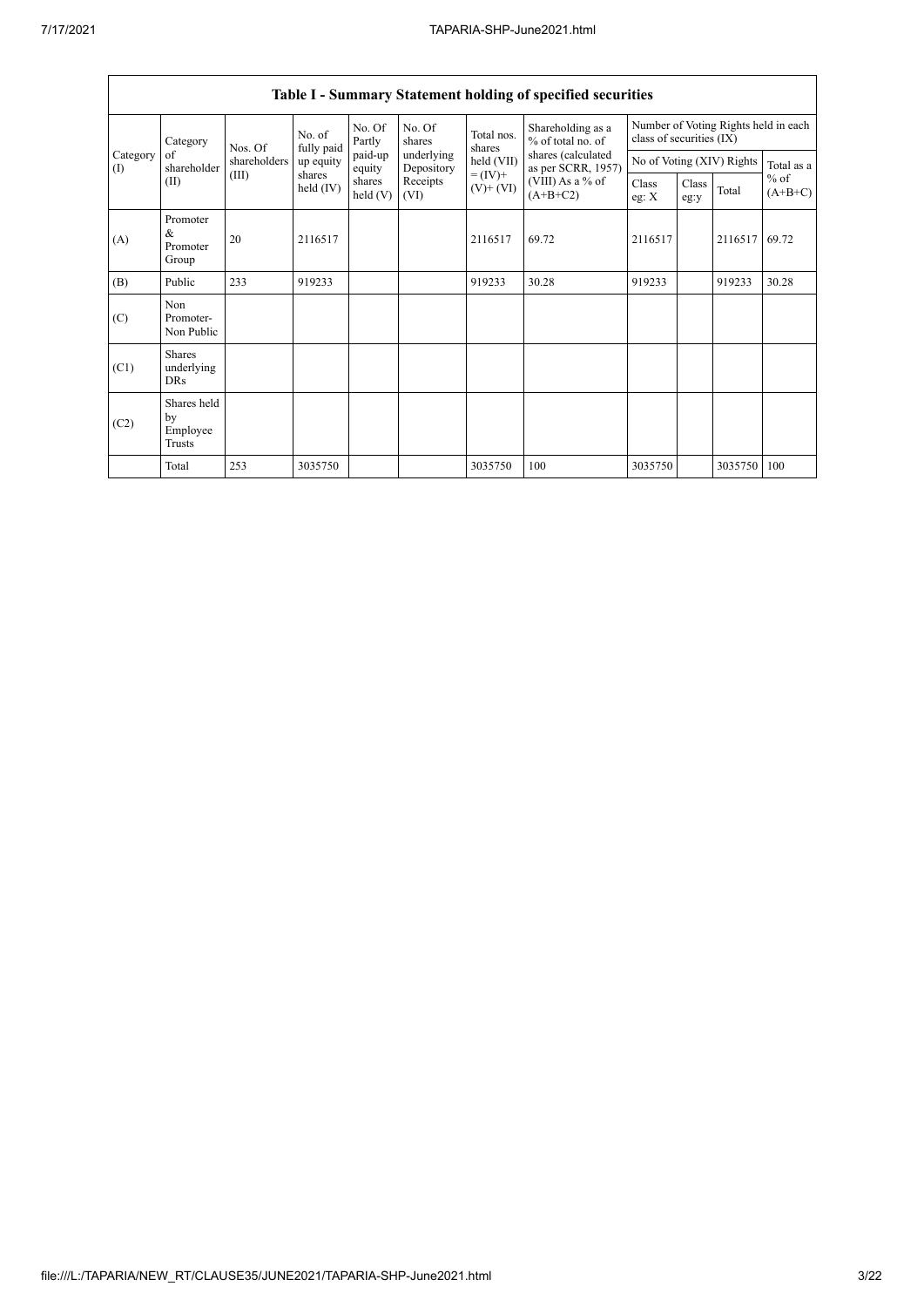|                 |                                         |                                                                                                                  |                                |                                                                                                               | Table I - Summary Statement holding of specified securities                                |                                        |                                                  |                                                                               |                                                         |                                       |  |
|-----------------|-----------------------------------------|------------------------------------------------------------------------------------------------------------------|--------------------------------|---------------------------------------------------------------------------------------------------------------|--------------------------------------------------------------------------------------------|----------------------------------------|--------------------------------------------------|-------------------------------------------------------------------------------|---------------------------------------------------------|---------------------------------------|--|
| Category<br>(I) | Category<br>of<br>shareholder<br>(II)   | No. Of<br>No. of<br>Shares<br>Shares<br>Underlying<br>Outstanding<br>convertible<br>securities<br>$(X_i)$<br>(X) | Underlying                     | No. Of Shares<br>Underlying<br>Outstanding<br>convertible<br>securities and<br>No. Of<br>Warrants (Xi)<br>(a) | Shareholding, as a %<br>assuming full<br>conversion of<br>convertible securities (         | Number of<br>Locked in<br>shares (XII) |                                                  | Number of<br><b>Shares</b><br>pledged or<br>otherwise<br>encumbered<br>(XIII) |                                                         | Number of<br>equity shares<br>held in |  |
|                 |                                         |                                                                                                                  | Outstanding<br><b>Warrants</b> |                                                                                                               | as a percentage of<br>diluted share capital)<br>$(XI) = (VII)+(X) As a %$<br>of $(A+B+C2)$ | No.<br>(a)                             | As a<br>$%$ of<br>total<br>Shares<br>held<br>(b) | N <sub>0</sub><br>(a)                                                         | As a<br>$%$ of<br>total<br><b>Shares</b><br>held<br>(b) | dematerialized<br>form $(XIV)$        |  |
| (A)             | Promoter<br>$\&$<br>Promoter<br>Group   |                                                                                                                  |                                |                                                                                                               | 69.72                                                                                      |                                        |                                                  |                                                                               |                                                         | 1604894                               |  |
| (B)             | Public                                  |                                                                                                                  |                                |                                                                                                               | 30.28                                                                                      |                                        |                                                  |                                                                               |                                                         | 308064                                |  |
| (C)             | Non<br>Promoter-<br>Non Public          |                                                                                                                  |                                |                                                                                                               |                                                                                            |                                        |                                                  |                                                                               |                                                         |                                       |  |
| (C1)            | Shares<br>underlying<br><b>DRs</b>      |                                                                                                                  |                                |                                                                                                               |                                                                                            |                                        |                                                  |                                                                               |                                                         |                                       |  |
| (C2)            | Shares held<br>by<br>Employee<br>Trusts |                                                                                                                  |                                |                                                                                                               |                                                                                            |                                        |                                                  |                                                                               |                                                         |                                       |  |
|                 | Total                                   |                                                                                                                  |                                |                                                                                                               | 100                                                                                        |                                        |                                                  |                                                                               |                                                         | 1912958                               |  |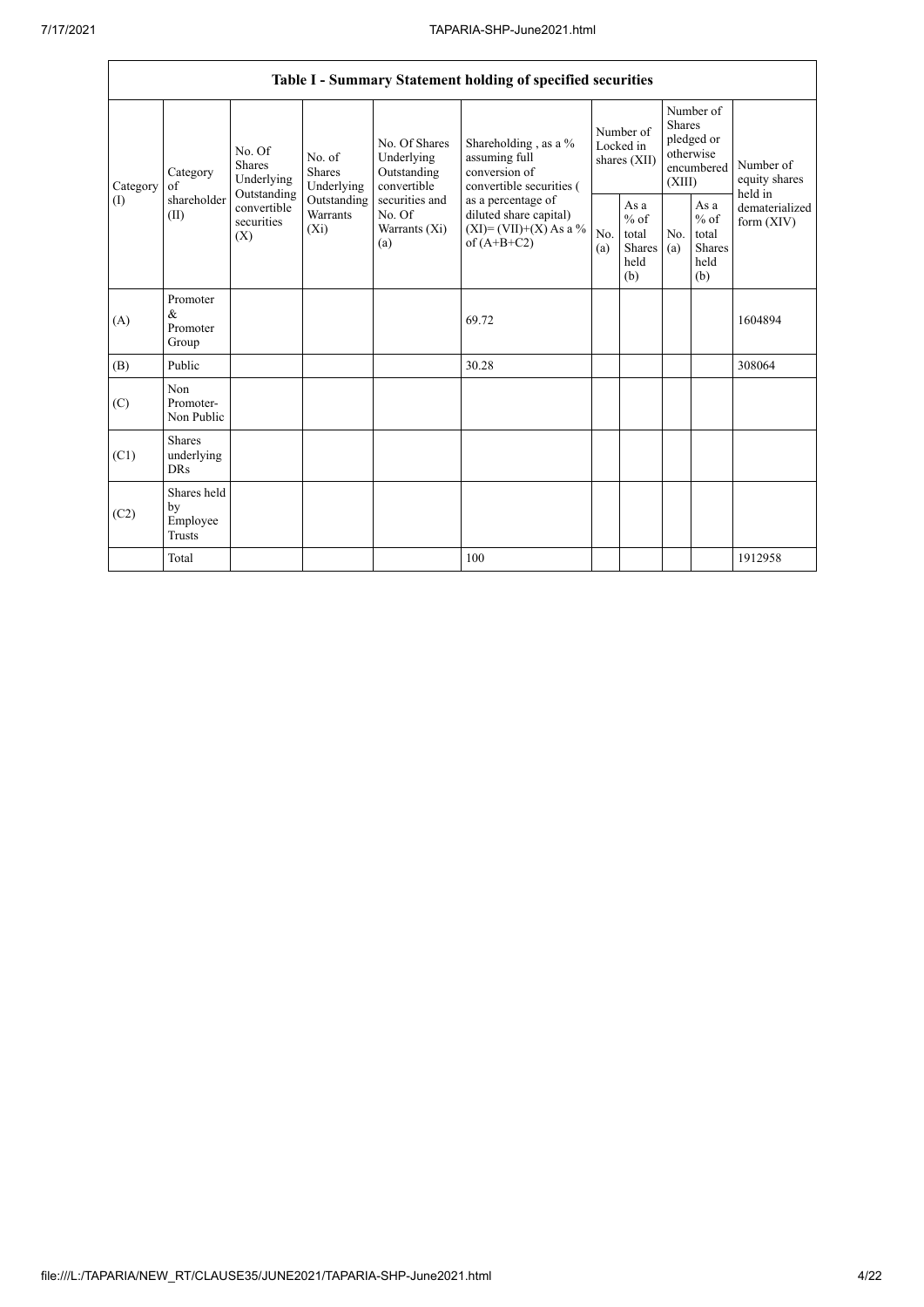$\mathsf{r}$ 

| Table II - Statement showing shareholding pattern of the Promoter and Promoter Group        |                                                                                                                     |                                                                              |                            |                       |                                    |                             |                                              |                           |               |                                                                  |                           |  |
|---------------------------------------------------------------------------------------------|---------------------------------------------------------------------------------------------------------------------|------------------------------------------------------------------------------|----------------------------|-----------------------|------------------------------------|-----------------------------|----------------------------------------------|---------------------------|---------------|------------------------------------------------------------------|---------------------------|--|
|                                                                                             |                                                                                                                     |                                                                              | No. of                     | No. Of<br>Partly      | No. Of                             | Total<br>nos.               | Shareholding<br>as a % of total              |                           |               | Number of Voting Rights held in<br>each class of securities (IX) |                           |  |
| Sr.                                                                                         | Category & Name<br>of the Shareholders                                                                              | Nos. Of<br>shareholders                                                      | fully<br>paid up<br>equity | paid-<br>up<br>equity | shares<br>underlying<br>Depository | shares<br>held<br>$(VII) =$ | no. of shares<br>(calculated as<br>per SCRR, | No of Voting (XIV) Rights |               |                                                                  | Total<br>as a %<br>of     |  |
|                                                                                             | (                                                                                                                   | (III)                                                                        | shares<br>held<br>(IV)     | shares<br>held<br>(V) | Receipts<br>(VI)                   | $(IV)+$<br>$(V)$ +<br>(VI)  | 1957) (VIII) As<br>a % of<br>$(A+B+C2)$      | Class<br>eg: X            | Class<br>eg:y | Total                                                            | Total<br>Voting<br>rights |  |
| A                                                                                           | Table II - Statement showing shareholding pattern of the Promoter and Promoter Group                                |                                                                              |                            |                       |                                    |                             |                                              |                           |               |                                                                  |                           |  |
| (1)                                                                                         | Indian                                                                                                              |                                                                              |                            |                       |                                    |                             |                                              |                           |               |                                                                  |                           |  |
| (a)                                                                                         | Individuals/Hindu<br>undivided Family                                                                               | 19                                                                           | 2091217                    |                       |                                    | 2091217                     | 68.89                                        | 2091217                   |               | 2091217                                                          | 68.89                     |  |
| (d)                                                                                         | Any Other<br>(specify)                                                                                              | 1                                                                            | 25300                      |                       |                                    | 25300                       | 0.83                                         | 25300                     |               | 25300                                                            | 0.83                      |  |
| Sub-Total (A)<br>(1)                                                                        |                                                                                                                     | 20                                                                           | 2116517                    |                       |                                    | 2116517                     | 69.72                                        | 2116517                   |               | 2116517                                                          | 69.72                     |  |
| (2)                                                                                         | Foreign                                                                                                             |                                                                              |                            |                       |                                    |                             |                                              |                           |               |                                                                  |                           |  |
| Total<br>Shareholding<br>of Promoter<br>and Promoter<br>Group $(A)=$<br>$(A)(1)+(A)$<br>(2) |                                                                                                                     | 20                                                                           | 2116517                    |                       |                                    | 2116517                     | 69.72                                        | 2116517                   |               | 2116517                                                          | 69.72                     |  |
| B                                                                                           |                                                                                                                     | Table III - Statement showing shareholding pattern of the Public shareholder |                            |                       |                                    |                             |                                              |                           |               |                                                                  |                           |  |
| (1)                                                                                         | Institutions                                                                                                        |                                                                              |                            |                       |                                    |                             |                                              |                           |               |                                                                  |                           |  |
| (3)                                                                                         | Non-institutions                                                                                                    |                                                                              |                            |                       |                                    |                             |                                              |                           |               |                                                                  |                           |  |
| (a(i))                                                                                      | Individuals -<br>i.Individual<br>shareholders<br>holding nominal<br>share capital up to<br>Rs. 2 lakhs.             | 206                                                                          | 66300                      |                       |                                    | 66300                       | 2.18                                         | 66300                     |               | 66300                                                            | 2.18                      |  |
| (a(ii))                                                                                     | Individuals - ii.<br>Individual<br>shareholders<br>holding nominal<br>share capital in<br>excess of Rs. 2<br>lakhs. | 8                                                                            | 426590                     |                       |                                    | 426590                      | 14.05                                        | 426590                    |               | 426590                                                           | 14.05                     |  |
| (e)                                                                                         | Any Other<br>(specify)                                                                                              | 19                                                                           | 426343                     |                       |                                    | 426343                      | 14.04                                        | 426343                    |               | 426343                                                           | 14.04                     |  |
| Sub-Total (B)<br>(3)                                                                        |                                                                                                                     | 233                                                                          | 919233                     |                       |                                    | 919233                      | 30.28                                        | 919233                    |               | 919233                                                           | 30.28                     |  |
| <b>Total Public</b><br>Shareholding<br>$(B)=(B)(1)+$<br>$(B)(2)+(B)(3)$                     |                                                                                                                     | 233                                                                          | 919233                     |                       |                                    | 919233                      | 30.28                                        | 919233                    |               | 919233                                                           | 30.28                     |  |
| $\mathbf C$                                                                                 | Table IV - Statement showing shareholding pattern of the Non Promoter- Non Public shareholder                       |                                                                              |                            |                       |                                    |                             |                                              |                           |               |                                                                  |                           |  |
| Total (<br>$A+B+C2$ )                                                                       |                                                                                                                     | 253                                                                          | 3035750                    |                       |                                    | 3035750                     | 100                                          | 3035750                   |               | 3035750                                                          | 100                       |  |
| Total<br>$(A+B+C)$                                                                          |                                                                                                                     | 253                                                                          | 3035750                    |                       |                                    | 3035750                     | 100                                          | 3035750                   |               | 3035750 100                                                      |                           |  |

 $\overline{\phantom{0}}$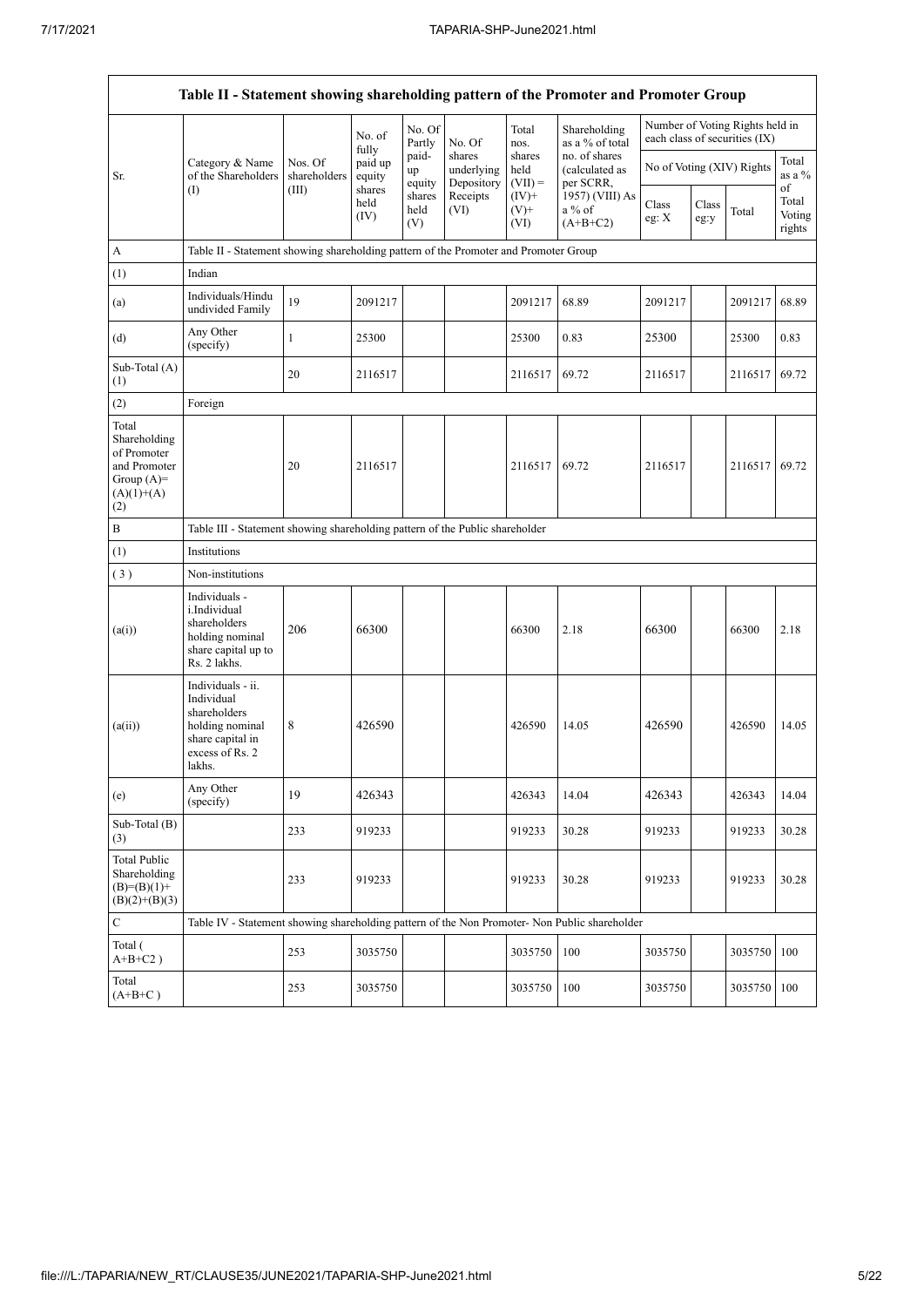|                                                                                         |                                                                                                     |                         |                                                                 | Table II - Statement showing shareholding pattern of the Promoter and Promoter Group                                   |            |                                                         |            |                                                                  |                                           |  |  |  |
|-----------------------------------------------------------------------------------------|-----------------------------------------------------------------------------------------------------|-------------------------|-----------------------------------------------------------------|------------------------------------------------------------------------------------------------------------------------|------------|---------------------------------------------------------|------------|------------------------------------------------------------------|-------------------------------------------|--|--|--|
|                                                                                         | No. Of<br><b>Shares</b><br>Underlying                                                               | No. of<br><b>Shares</b> | No. Of Shares<br>Underlying<br>Outstanding                      | Shareholding, as a %<br>assuming full<br>conversion of                                                                 |            | Number of<br>Locked in<br>shares (XII)                  |            | Number of Shares<br>pledged or<br>otherwise<br>encumbered (XIII) | Number of<br>equity shares                |  |  |  |
| Sr.                                                                                     | Underlying<br>Outstanding<br>Outstanding<br>convertible<br>Warrants<br>securities<br>$(X_i)$<br>(X) |                         | convertible<br>securities and<br>No. Of<br>Warrants (Xi)<br>(a) | convertible securities (<br>as a percentage of<br>diluted share capital)<br>$(XI) = (VII)+(X) As a$<br>% of $(A+B+C2)$ | No.<br>(a) | As a<br>$%$ of<br>total<br><b>Shares</b><br>held<br>(b) | No.<br>(a) | As a % of total<br>Shares held<br>(b)                            | held in<br>dematerialized<br>form $(XIV)$ |  |  |  |
| А                                                                                       |                                                                                                     |                         |                                                                 | Table II - Statement showing shareholding pattern of the Promoter and Promoter Group                                   |            |                                                         |            |                                                                  |                                           |  |  |  |
| (1)                                                                                     | Indian                                                                                              |                         |                                                                 |                                                                                                                        |            |                                                         |            |                                                                  |                                           |  |  |  |
| (a)                                                                                     |                                                                                                     |                         |                                                                 | 68.89                                                                                                                  |            |                                                         |            |                                                                  | 1579594                                   |  |  |  |
| (d)                                                                                     |                                                                                                     |                         |                                                                 | 0.83                                                                                                                   |            |                                                         |            |                                                                  | 25300                                     |  |  |  |
| Sub-Total (A)<br>(1)                                                                    |                                                                                                     |                         |                                                                 | 69.72                                                                                                                  |            |                                                         |            |                                                                  | 1604894                                   |  |  |  |
| (2)                                                                                     | Foreign                                                                                             |                         |                                                                 |                                                                                                                        |            |                                                         |            |                                                                  |                                           |  |  |  |
| Total<br>Shareholding<br>of Promoter<br>and Promoter<br>Group $(A)=$<br>$(A)(1)+(A)(2)$ |                                                                                                     |                         |                                                                 | 69.72                                                                                                                  |            |                                                         |            |                                                                  | 1604894                                   |  |  |  |
| B                                                                                       |                                                                                                     |                         |                                                                 | Table III - Statement showing shareholding pattern of the Public shareholder                                           |            |                                                         |            |                                                                  |                                           |  |  |  |
| (1)                                                                                     | Institutions                                                                                        |                         |                                                                 |                                                                                                                        |            |                                                         |            |                                                                  |                                           |  |  |  |
| (3)                                                                                     | Non-institutions                                                                                    |                         |                                                                 |                                                                                                                        |            |                                                         |            |                                                                  |                                           |  |  |  |
| (a(i))                                                                                  |                                                                                                     |                         |                                                                 | 2.18                                                                                                                   |            |                                                         |            |                                                                  | 28322                                     |  |  |  |
| (a(ii))                                                                                 |                                                                                                     |                         |                                                                 | 14.05                                                                                                                  |            |                                                         |            |                                                                  | 277400                                    |  |  |  |
| (e)                                                                                     |                                                                                                     |                         |                                                                 | 14.04                                                                                                                  |            |                                                         |            |                                                                  | 2342                                      |  |  |  |
| Sub-Total (B)<br>(3)                                                                    |                                                                                                     |                         |                                                                 | 30.28                                                                                                                  |            |                                                         |            |                                                                  | 308064                                    |  |  |  |
| <b>Total Public</b><br>Shareholding<br>$(B)=(B)(1)+$<br>$(B)(2)+(B)(3)$                 |                                                                                                     |                         |                                                                 | 30.28                                                                                                                  |            |                                                         |            |                                                                  | 308064                                    |  |  |  |
| $\mathbf C$                                                                             |                                                                                                     |                         |                                                                 | Table IV - Statement showing shareholding pattern of the Non Promoter- Non Public shareholder                          |            |                                                         |            |                                                                  |                                           |  |  |  |
| Total (<br>$A+B+C2$ )                                                                   |                                                                                                     |                         |                                                                 | 100                                                                                                                    |            |                                                         |            |                                                                  | 1912958                                   |  |  |  |
| Total<br>$(A+B+C)$                                                                      |                                                                                                     |                         |                                                                 | 100                                                                                                                    |            |                                                         |            |                                                                  | 1912958                                   |  |  |  |
| Disclosure of notes on shareholding pattern                                             |                                                                                                     |                         |                                                                 |                                                                                                                        |            |                                                         |            | Textual<br>Information $(1)$                                     |                                           |  |  |  |
|                                                                                         |                                                                                                     |                         |                                                                 | Disclosure of notes in case of promoter holiding in dematerialsed form is less than 100 percentage                     |            |                                                         |            | Textual<br>Information(1)                                        |                                           |  |  |  |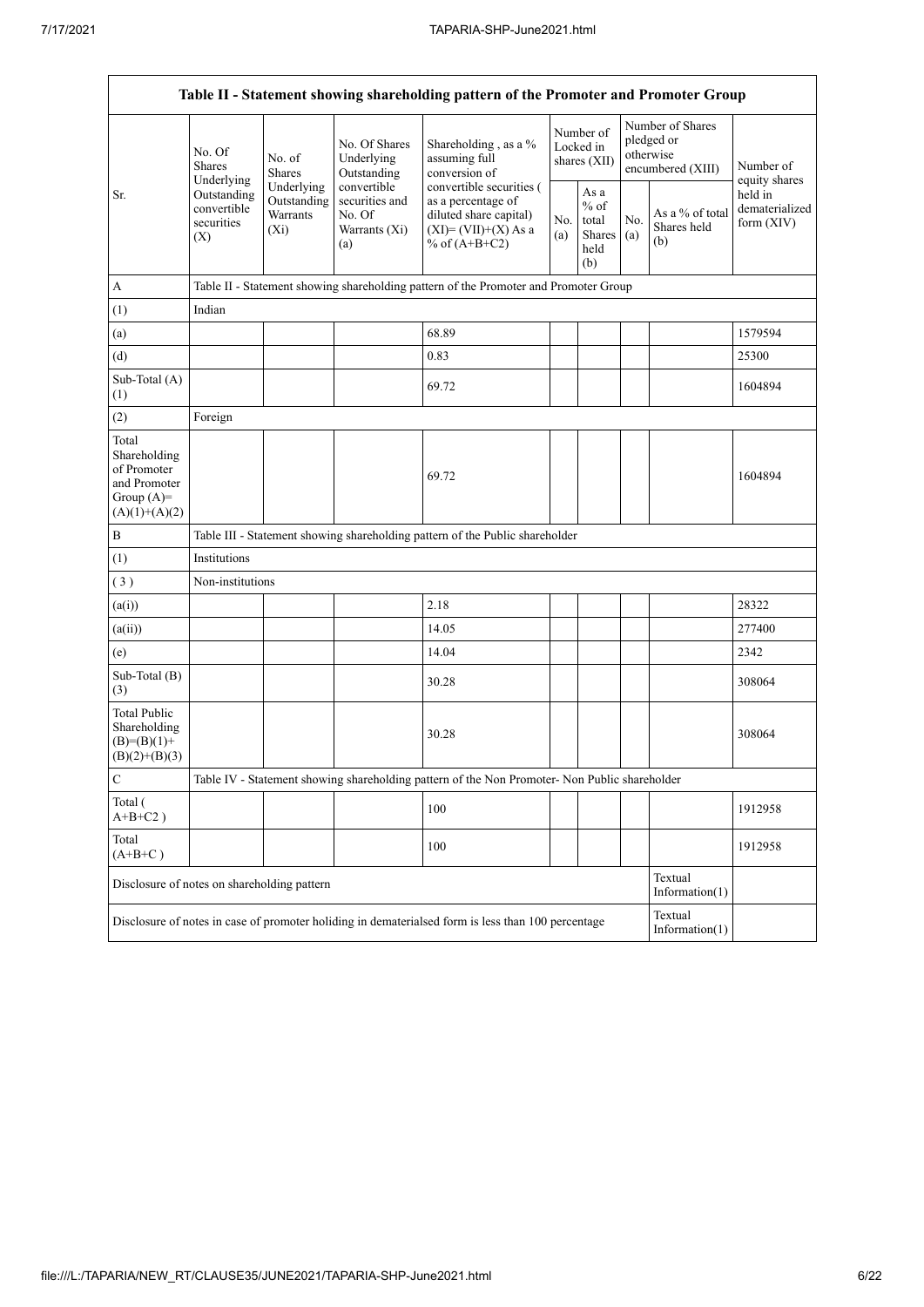| <b>Text Block</b>     |                                                                                                                                                                                                                                                                                                                                                                                                                                                                                                                                                                          |  |  |  |  |  |  |
|-----------------------|--------------------------------------------------------------------------------------------------------------------------------------------------------------------------------------------------------------------------------------------------------------------------------------------------------------------------------------------------------------------------------------------------------------------------------------------------------------------------------------------------------------------------------------------------------------------------|--|--|--|--|--|--|
| Textual Information() | The Company has received Order dated 26th June 2019 from SEBI confirming the directions issued vide<br>Interim Order dated 20th may 2015. The Company has filed an Appeal before The Securities Appellate<br>Tribunal, Mumbai on 13th August 2019 against the Said Order. Hence, this shareholding pattern is<br>prepared as per the definition of Promoters and Promoter Group.                                                                                                                                                                                         |  |  |  |  |  |  |
| Textual Information() | 75.83% Shareholding of Promoters was dematerialised whereas Regulation 31 necessitates 100%<br>Shareholding of Promoter and Promoter group to be in dematerialised form. The Management has<br>represented that the pending dematerialisation is only for shares in Joint holding between HUF and<br>Individual promoters, the Transfer of Promoters shares are currently restricted by SEBI as per its interim<br>order dated 20th May 2015. As such, Promoters and Promoter group have finished dematerialization of<br>their shareholding whatever has been possible. |  |  |  |  |  |  |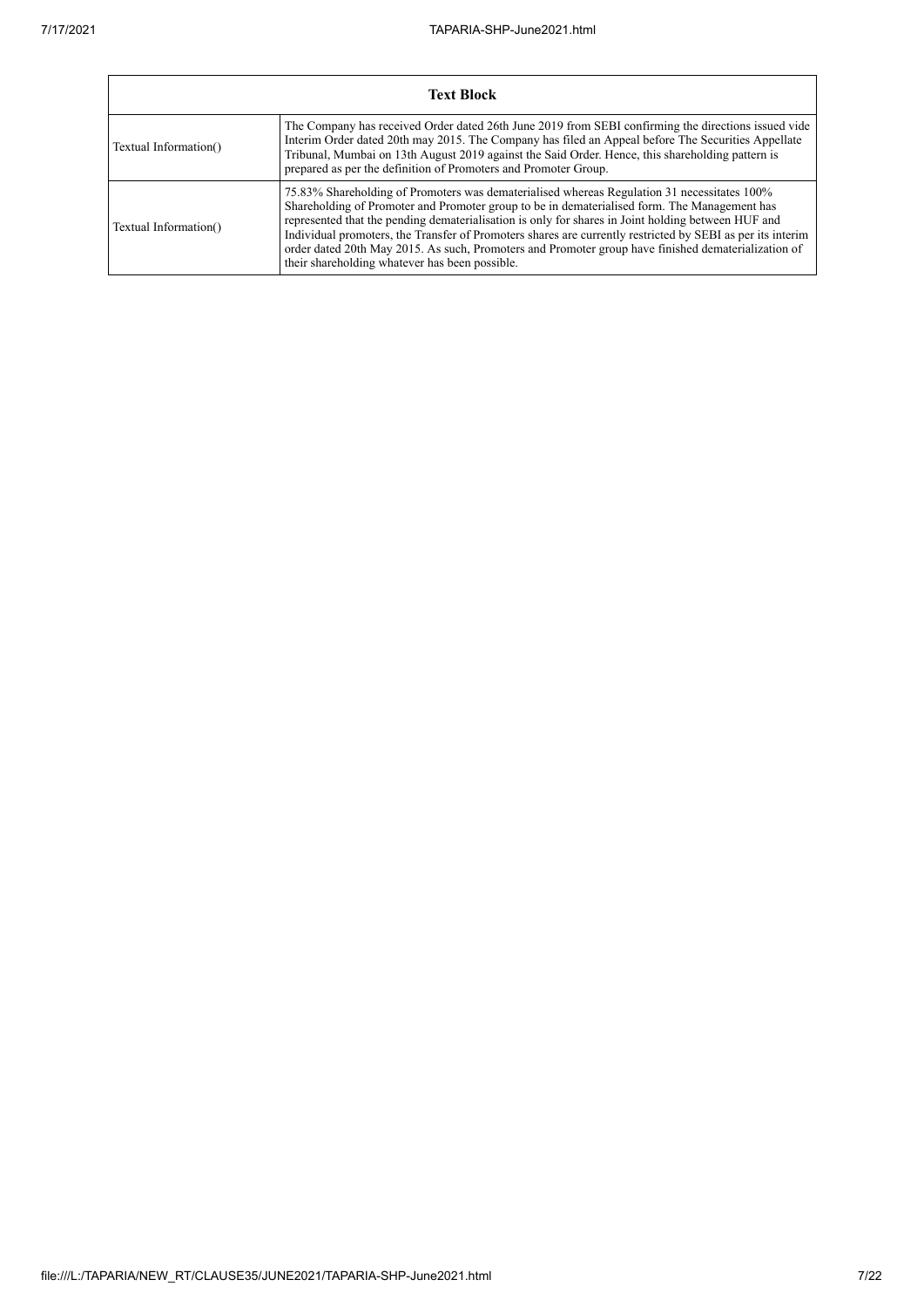| <b>Individuals/Hindu undivided Family</b>                                                                                                                                                         |                                  |                                 |                                          |                                         |                                                         |                                     |                                              |  |  |  |  |
|---------------------------------------------------------------------------------------------------------------------------------------------------------------------------------------------------|----------------------------------|---------------------------------|------------------------------------------|-----------------------------------------|---------------------------------------------------------|-------------------------------------|----------------------------------------------|--|--|--|--|
| Searial No.                                                                                                                                                                                       | $\mathbf{1}$                     | $\sqrt{2}$                      | $\mathfrak z$                            | 4                                       | 5                                                       | 6                                   | 7                                            |  |  |  |  |
| Name of the<br>Shareholders<br>(I)                                                                                                                                                                | <b>BHAGWATI</b><br><b>BINANI</b> | <b>BHARAT</b><br><b>TAPARIA</b> | <b>BHARATKUMAR</b><br><b>TAPARIA HUF</b> | <b>DEVI</b><br><b>PRASAD</b><br>TAPARIA | <b>DEVI</b><br><b>PRASAD</b><br><b>TAPARIA</b><br>(HUF) | <b>HARNARAYAN</b><br><b>TAPARIA</b> | <b>HARNARAYAN</b><br><b>TAPARIA</b><br>(HUF) |  |  |  |  |
| PAN (II)                                                                                                                                                                                          | AHVPB5894R                       | AAAPT4517B                      | AAEHB6926Q                               | AAAPT3472B                              | AAAHD0545F                                              | AAAPT3471C                          | AAAHH0253E                                   |  |  |  |  |
| No. of fully<br>paid up equity<br>shares held<br>(IV)                                                                                                                                             | 55                               | 133194                          | 10718                                    | 101699                                  | 80958                                                   | 364650                              | 133129                                       |  |  |  |  |
| No. Of Partly<br>paid-up equity<br>shares held<br>(V)                                                                                                                                             |                                  |                                 |                                          |                                         |                                                         |                                     |                                              |  |  |  |  |
| No. Of shares<br>underlying<br>Depository<br>Receipts (VI)                                                                                                                                        |                                  |                                 |                                          |                                         |                                                         |                                     |                                              |  |  |  |  |
| Total nos.<br>shares held<br>$(VII) = (IV) +$<br>$(V)$ + $(VI)$                                                                                                                                   | 55                               | 133194                          | 10718                                    | 101699                                  | 80958                                                   | 364650                              | 133129                                       |  |  |  |  |
| Shareholding<br>as a % of total<br>no. of shares<br>(calculated as<br>per SCRR,<br>1957) (VIII)<br>As a % of<br>$(A+B+C2)$                                                                        | $\overline{0}$                   | 4.39                            | 0.35                                     | 3.35                                    | 2.67                                                    | 12.01                               | 4.39                                         |  |  |  |  |
| Number of Voting Rights held in each class of securities (IX)                                                                                                                                     |                                  |                                 |                                          |                                         |                                                         |                                     |                                              |  |  |  |  |
| Class eg:X                                                                                                                                                                                        | 55                               | 133194                          | 10718                                    | 101699                                  | 80958                                                   | 364650                              | 133129                                       |  |  |  |  |
| Class eg:y                                                                                                                                                                                        |                                  |                                 |                                          |                                         |                                                         |                                     |                                              |  |  |  |  |
| Total                                                                                                                                                                                             | 55                               | 133194                          | 10718                                    | 101699                                  | 80958                                                   | 364650                              | 133129                                       |  |  |  |  |
| Total as a %<br>of Total<br>Voting rights                                                                                                                                                         | $\boldsymbol{0}$                 | 4.39                            | 0.35                                     | 3.35                                    | 2.67                                                    | 12.01                               | 4.39                                         |  |  |  |  |
| No. Of Shares<br>Underlying<br>Outstanding<br>convertible<br>securities (X)                                                                                                                       |                                  |                                 |                                          |                                         |                                                         |                                     |                                              |  |  |  |  |
| No. of Shares<br>Underlying<br>Outstanding<br>Warrants (Xi)                                                                                                                                       |                                  |                                 |                                          |                                         |                                                         |                                     |                                              |  |  |  |  |
| No. Of Shares<br>Underlying<br>Outstanding<br>convertible<br>securities and<br>No. Of<br>Warrants (Xi)<br>(a)                                                                                     |                                  |                                 |                                          |                                         |                                                         |                                     |                                              |  |  |  |  |
| Shareholding,<br>as a $\%$<br>assuming full<br>conversion of<br>convertible<br>securities (as a<br>percentage of<br>diluted share<br>capital) (XI)=<br>$(VII)+(Xi)(a)$<br>As a % of<br>$(A+B+C2)$ | $\boldsymbol{0}$                 | 4.39                            | 0.35                                     | 3.35                                    | 2.67                                                    | 12.01                               | 4.39                                         |  |  |  |  |
|                                                                                                                                                                                                   | Number of Locked in shares (XII) |                                 |                                          |                                         |                                                         |                                     |                                              |  |  |  |  |
| No. (a)                                                                                                                                                                                           |                                  |                                 |                                          |                                         |                                                         |                                     |                                              |  |  |  |  |
| As a % of<br>total Shares                                                                                                                                                                         |                                  |                                 |                                          |                                         |                                                         |                                     |                                              |  |  |  |  |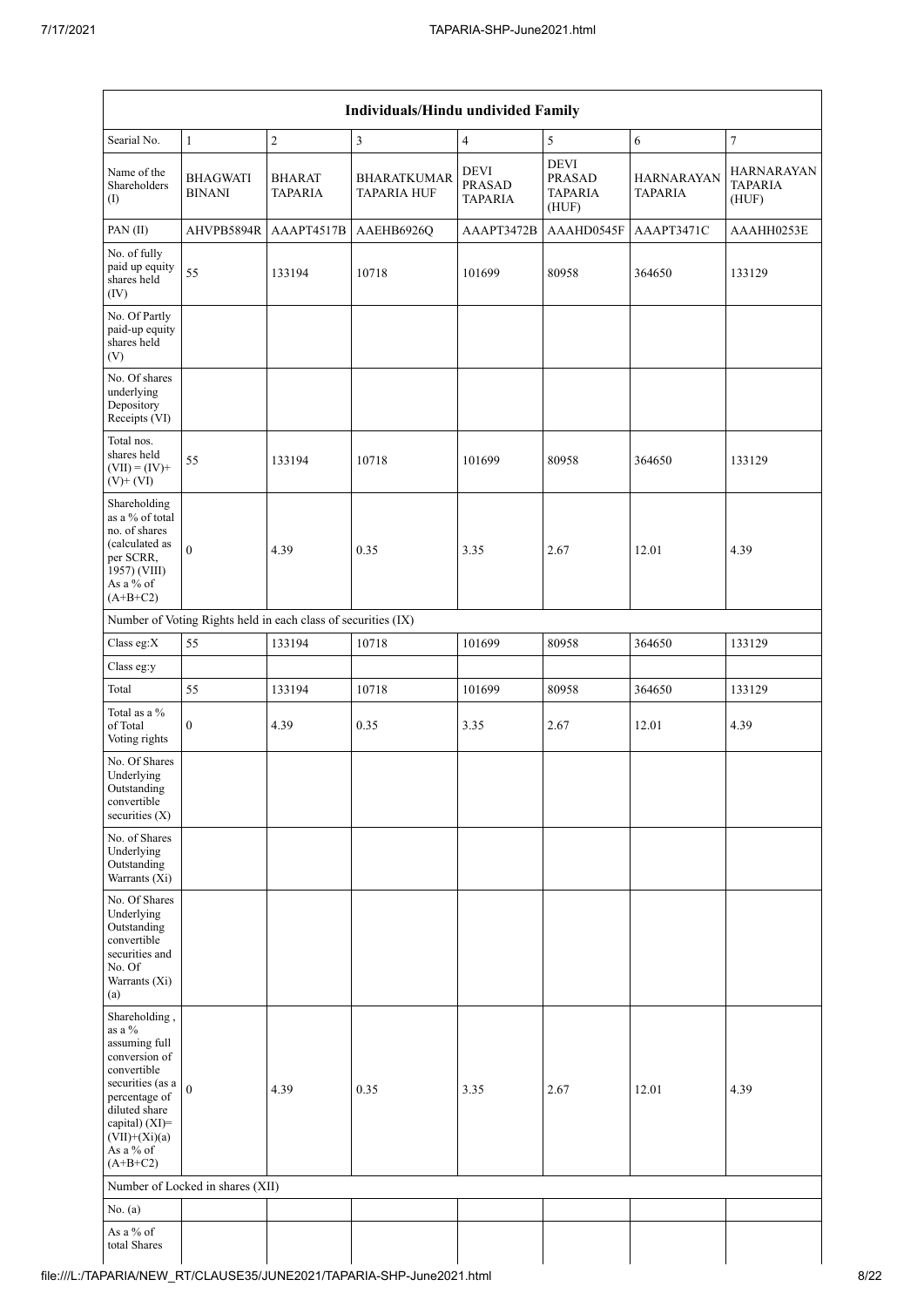## 7/17/2021 TAPARIA-SHP-June2021.html

| held (b)                                                                |                              |                   |                |          |                  |          |                  |  |  |  |
|-------------------------------------------------------------------------|------------------------------|-------------------|----------------|----------|------------------|----------|------------------|--|--|--|
| Number of Shares pledged or otherwise encumbered (XIII)                 |                              |                   |                |          |                  |          |                  |  |  |  |
| No. (a)                                                                 |                              |                   |                |          |                  |          |                  |  |  |  |
| As a $%$ of<br>total Shares<br>held(b)                                  |                              |                   |                |          |                  |          |                  |  |  |  |
| Number of<br>equity shares<br>held in<br>dematerialized<br>form $(XIV)$ | $\theta$                     | 133194            | 10718          | 101699   | $\boldsymbol{0}$ | 364650   | $\boldsymbol{0}$ |  |  |  |
|                                                                         | Reason for not providing PAN |                   |                |          |                  |          |                  |  |  |  |
| Reason for not<br>providing<br>PAN                                      |                              |                   |                |          |                  |          |                  |  |  |  |
| Shareholder<br>type                                                     | Promoter<br>Group            | Promoter<br>Group | Promoter Group | Promoter | Promoter         | Promoter | Promoter         |  |  |  |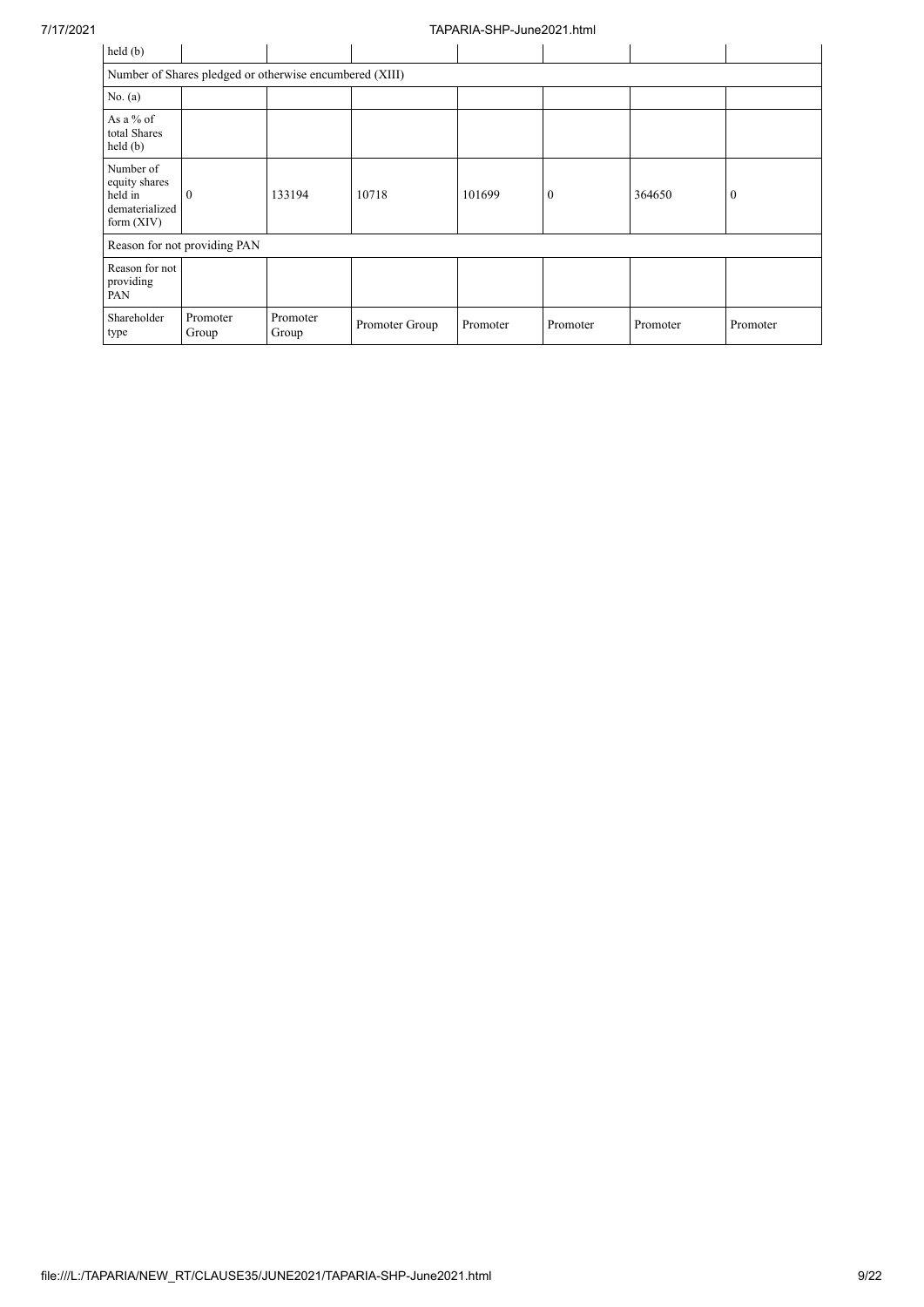| Individuals/Hindu undivided Family                                                                                                                                                       |                                 |                                                          |                               |                                    |                                                  |                                                    |                      |  |  |  |  |
|------------------------------------------------------------------------------------------------------------------------------------------------------------------------------------------|---------------------------------|----------------------------------------------------------|-------------------------------|------------------------------------|--------------------------------------------------|----------------------------------------------------|----------------------|--|--|--|--|
| Searial No.                                                                                                                                                                              | 8                               | 9                                                        | 10                            | 11                                 | 12                                               | 13                                                 | 14                   |  |  |  |  |
| Name of the<br>Shareholders (I)                                                                                                                                                          | <b>HARSHA</b><br><b>MUNDHRA</b> | <b>JAYA</b><br><b>KRISHNA</b><br><b>TAPARIA</b><br>(HUF) | JAYAKRISHNA<br><b>TAPARIA</b> | <b>KUSUMDEVI</b><br><b>TAPARIA</b> | <b>MADHAV</b><br><b>PRASAD</b><br><b>TAPARIA</b> | <b>MADHAV</b><br>PRASAD<br><b>TAPARIA</b><br>(HUF) | PREMADEVI<br>TAPARIA |  |  |  |  |
| PAN(II)                                                                                                                                                                                  | ADTPM7132K                      | AAAHJ1725P                                               | AAAPT8985B                    | AAEPT2374C                         | AAAPT4735D                                       | AAAHM0980M                                         | AAEPT3268P           |  |  |  |  |
| No. of fully paid<br>up equity shares<br>held (IV)                                                                                                                                       | 50000                           | 66042                                                    | 147476                        | 146848                             | 143565                                           | 115969                                             | 126989               |  |  |  |  |
| No. Of Partly<br>paid-up equity<br>shares held (V)                                                                                                                                       |                                 |                                                          |                               |                                    |                                                  |                                                    |                      |  |  |  |  |
| No. Of shares<br>underlying<br>Depository<br>Receipts (VI)                                                                                                                               |                                 |                                                          |                               |                                    |                                                  |                                                    |                      |  |  |  |  |
| Total nos. shares<br>held $(VII) = (IV) +$<br>$(V)$ + $(VI)$                                                                                                                             | 50000                           | 66042                                                    | 147476                        | 146848                             | 143565                                           | 115969                                             | 126989               |  |  |  |  |
| Shareholding as a<br>% of total no. of<br>shares (calculated<br>as per SCRR,<br>1957) (VIII) As a<br>% of $(A+B+C2)$                                                                     | 1.65                            | 2.18                                                     | 4.86                          | 4.84                               | 4.73                                             | 3.82                                               | 4.18                 |  |  |  |  |
| Number of Voting Rights held in each class of securities (IX)                                                                                                                            |                                 |                                                          |                               |                                    |                                                  |                                                    |                      |  |  |  |  |
| Class eg:X                                                                                                                                                                               | 50000                           | 66042                                                    | 147476                        | 146848                             | 143565                                           | 115969                                             | 126989               |  |  |  |  |
| Class eg:y                                                                                                                                                                               |                                 |                                                          |                               |                                    |                                                  |                                                    |                      |  |  |  |  |
| Total                                                                                                                                                                                    | 50000                           | 66042                                                    | 147476                        | 146848                             | 143565                                           | 115969                                             | 126989               |  |  |  |  |
| Total as a % of<br><b>Total Voting rights</b>                                                                                                                                            | 1.65                            | 2.18                                                     | 4.86                          | 4.84                               | 4.73                                             | 3.82                                               | 4.18                 |  |  |  |  |
| No. Of Shares<br>Underlying<br>Outstanding<br>convertible<br>securities (X)                                                                                                              |                                 |                                                          |                               |                                    |                                                  |                                                    |                      |  |  |  |  |
| No. of Shares<br>Underlying<br>Outstanding<br>Warrants (Xi)                                                                                                                              |                                 |                                                          |                               |                                    |                                                  |                                                    |                      |  |  |  |  |
| No. Of Shares<br>Underlying<br>Outstanding<br>convertible<br>securities and No.<br>Of Warrants (Xi)<br>(a)                                                                               |                                 |                                                          |                               |                                    |                                                  |                                                    |                      |  |  |  |  |
| Shareholding, as a<br>% assuming full<br>conversion of<br>convertible<br>securities (as a<br>percentage of<br>diluted share<br>capital) (XI)=<br>$(VII)+(Xi)(a)$ As a<br>% of $(A+B+C2)$ | 1.65                            | 2.18                                                     | 4.86                          | 4.84                               | 4.73                                             | 3.82                                               | 4.18                 |  |  |  |  |
| Number of Locked in shares (XII)                                                                                                                                                         |                                 |                                                          |                               |                                    |                                                  |                                                    |                      |  |  |  |  |
| No. (a)                                                                                                                                                                                  |                                 |                                                          |                               |                                    |                                                  |                                                    |                      |  |  |  |  |
| As a % of total<br>Shares held (b)                                                                                                                                                       |                                 |                                                          |                               |                                    |                                                  |                                                    |                      |  |  |  |  |
| Number of Shares pledged or otherwise encumbered (XIII)                                                                                                                                  |                                 |                                                          |                               |                                    |                                                  |                                                    |                      |  |  |  |  |
| No. (a)                                                                                                                                                                                  |                                 |                                                          |                               |                                    |                                                  |                                                    |                      |  |  |  |  |
| As a % of total<br>Shares held (b)                                                                                                                                                       |                                 |                                                          |                               |                                    |                                                  |                                                    |                      |  |  |  |  |
| Number of equity<br>shares held in<br>dematerialized<br>form (XIV)                                                                                                                       | 47800                           | $\mathbf{0}$                                             | 147476                        | 146848                             | 143565                                           | $\boldsymbol{0}$                                   | 126989               |  |  |  |  |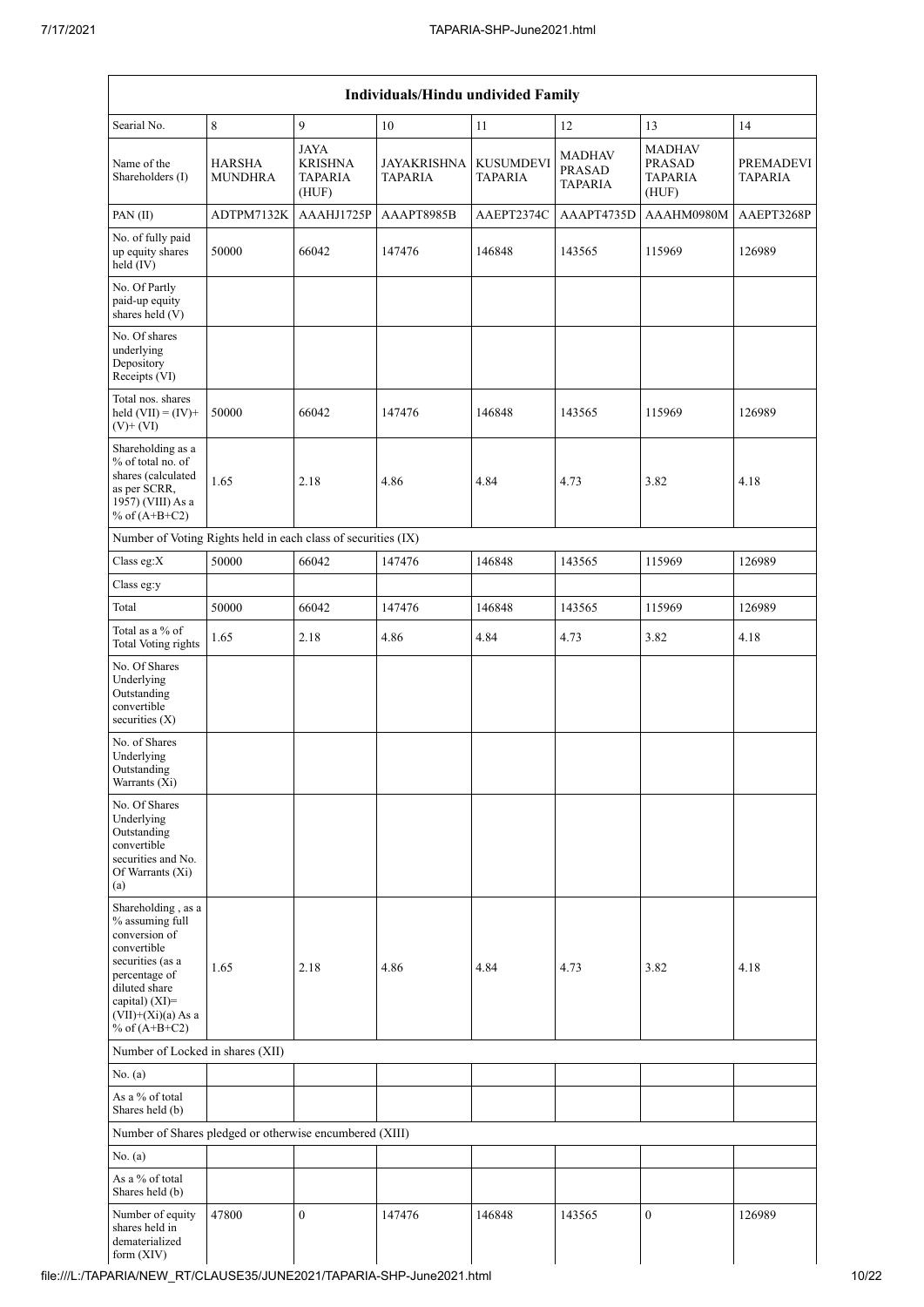$\sim$ 

| Reason for not providing PAN |  |
|------------------------------|--|

| Reason for not providing PAN    |                   |          |          |                   |          |          |                   |  |  |  |
|---------------------------------|-------------------|----------|----------|-------------------|----------|----------|-------------------|--|--|--|
| Reason for not<br>providing PAN |                   |          |          |                   |          |          |                   |  |  |  |
| Shareholder type                | Promoter<br>Group | Promoter | Promoter | Promoter<br>Group | Promoter | Promoter | Promoter<br>Group |  |  |  |

 $\sim$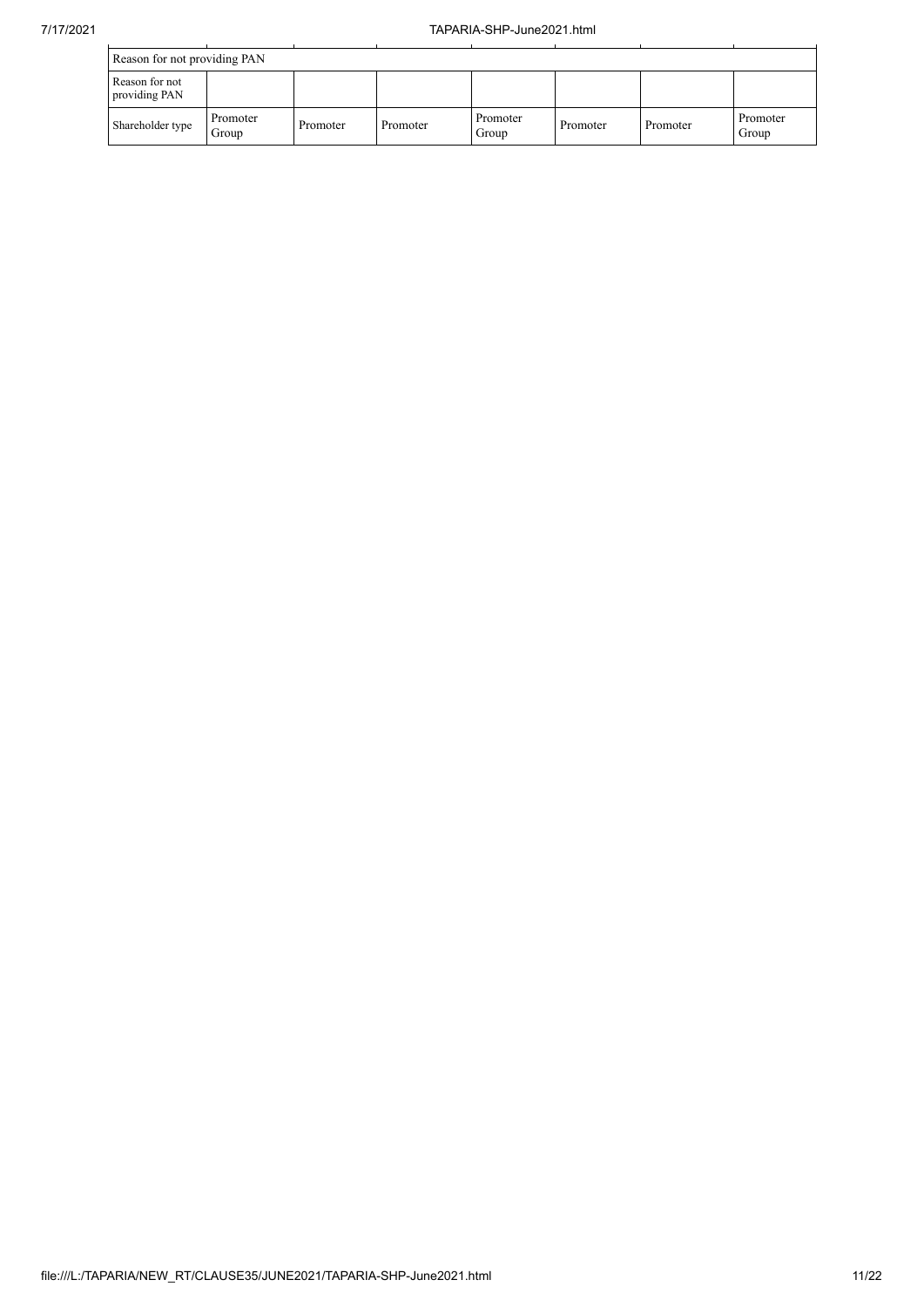| Individuals/Hindu undivided Family                                                                                                                                                       |                                                               |                                    |                              |                                       |                                      |                          |  |
|------------------------------------------------------------------------------------------------------------------------------------------------------------------------------------------|---------------------------------------------------------------|------------------------------------|------------------------------|---------------------------------------|--------------------------------------|--------------------------|--|
| Searial No.                                                                                                                                                                              | 15                                                            | 16                                 | 17                           | 18                                    | 19                                   |                          |  |
| Name of the<br>Shareholders (I)                                                                                                                                                          | <b>RAJDULARIDEVI</b><br><b>TAPARIA</b>                        | <b>SHASHIDEVI</b><br><b>BANGUR</b> | <b>SUDHA DEVI</b><br>TAPARIA | <b>SUSHIL KUMAR</b><br><b>TAPARIA</b> | <b>SUSHIL KUMAR</b><br>TAPARIA (HUF) | Click here to<br>go back |  |
| PAN(II)                                                                                                                                                                                  | AAEPT2422R                                                    | AEEPB9643J                         | AABPT7995C                   | AABPT0513E                            | AAHHS6580E                           | Total                    |  |
| No. of fully paid<br>up equity shares<br>held (IV)                                                                                                                                       | 181057                                                        | 69271                              | 103799                       | 71799                                 | 43999                                | 2091217                  |  |
| No. Of Partly paid-<br>up equity shares<br>held (V)                                                                                                                                      |                                                               |                                    |                              |                                       |                                      |                          |  |
| No. Of shares<br>underlying<br>Depository<br>Receipts (VI)                                                                                                                               |                                                               |                                    |                              |                                       |                                      |                          |  |
| Total nos. shares<br>held $(VII) = (IV) +$<br>$(V)$ + $(VI)$                                                                                                                             | 181057                                                        | 69271                              | 103799                       | 71799                                 | 43999                                | 2091217                  |  |
| Shareholding as a<br>% of total no. of<br>shares (calculated<br>as per SCRR,<br>1957) (VIII) As a<br>% of $(A+B+C2)$                                                                     | 5.96                                                          | 2.28                               | 3.42                         | 2.37                                  | 1.45                                 | 68.89                    |  |
|                                                                                                                                                                                          | Number of Voting Rights held in each class of securities (IX) |                                    |                              |                                       |                                      |                          |  |
| Class eg:X                                                                                                                                                                               | 181057                                                        | 69271                              | 103799                       | 71799                                 | 43999                                | 2091217                  |  |
| Class eg:y                                                                                                                                                                               |                                                               |                                    |                              |                                       |                                      |                          |  |
| Total                                                                                                                                                                                    | 181057                                                        | 69271                              | 103799                       | 71799                                 | 43999                                | 2091217                  |  |
| Total as a % of<br>Total Voting rights                                                                                                                                                   | 5.96                                                          | 2.28                               | 3.42                         | 2.37                                  | 1.45                                 | 68.89                    |  |
| No. Of Shares<br>Underlying<br>Outstanding<br>convertible<br>securities (X)                                                                                                              |                                                               |                                    |                              |                                       |                                      |                          |  |
| No. of Shares<br>Underlying<br>Outstanding<br>Warrants (Xi)                                                                                                                              |                                                               |                                    |                              |                                       |                                      |                          |  |
| No. Of Shares<br>Underlying<br>Outstanding<br>convertible<br>securities and No.<br>Of Warrants (Xi)<br>(a)                                                                               |                                                               |                                    |                              |                                       |                                      |                          |  |
| Shareholding, as a<br>% assuming full<br>conversion of<br>convertible<br>securities (as a<br>percentage of<br>diluted share<br>capital) (XI)=<br>$(VII)+(Xi)(a)$ As a<br>% of $(A+B+C2)$ | 5.96                                                          | 2.28                               | 3.42                         | 2.37                                  | 1.45                                 | 68.89                    |  |
| Number of Locked in shares (XII)                                                                                                                                                         |                                                               |                                    |                              |                                       |                                      |                          |  |
| No. (a)                                                                                                                                                                                  |                                                               |                                    |                              |                                       |                                      |                          |  |
| As a % of total<br>Shares held (b)                                                                                                                                                       |                                                               |                                    |                              |                                       |                                      |                          |  |
|                                                                                                                                                                                          | Number of Shares pledged or otherwise encumbered (XIII)       |                                    |                              |                                       |                                      |                          |  |
| No. (a)                                                                                                                                                                                  |                                                               |                                    |                              |                                       |                                      |                          |  |
| As a % of total<br>Shares held (b)                                                                                                                                                       |                                                               |                                    |                              |                                       |                                      |                          |  |
| Number of equity<br>shares held in<br>dematerialized<br>form $(XIV)$                                                                                                                     | 181057                                                        | $\boldsymbol{0}$                   | 103799                       | 71799                                 | $\boldsymbol{0}$                     | 1579594                  |  |

Reason for not providing PAN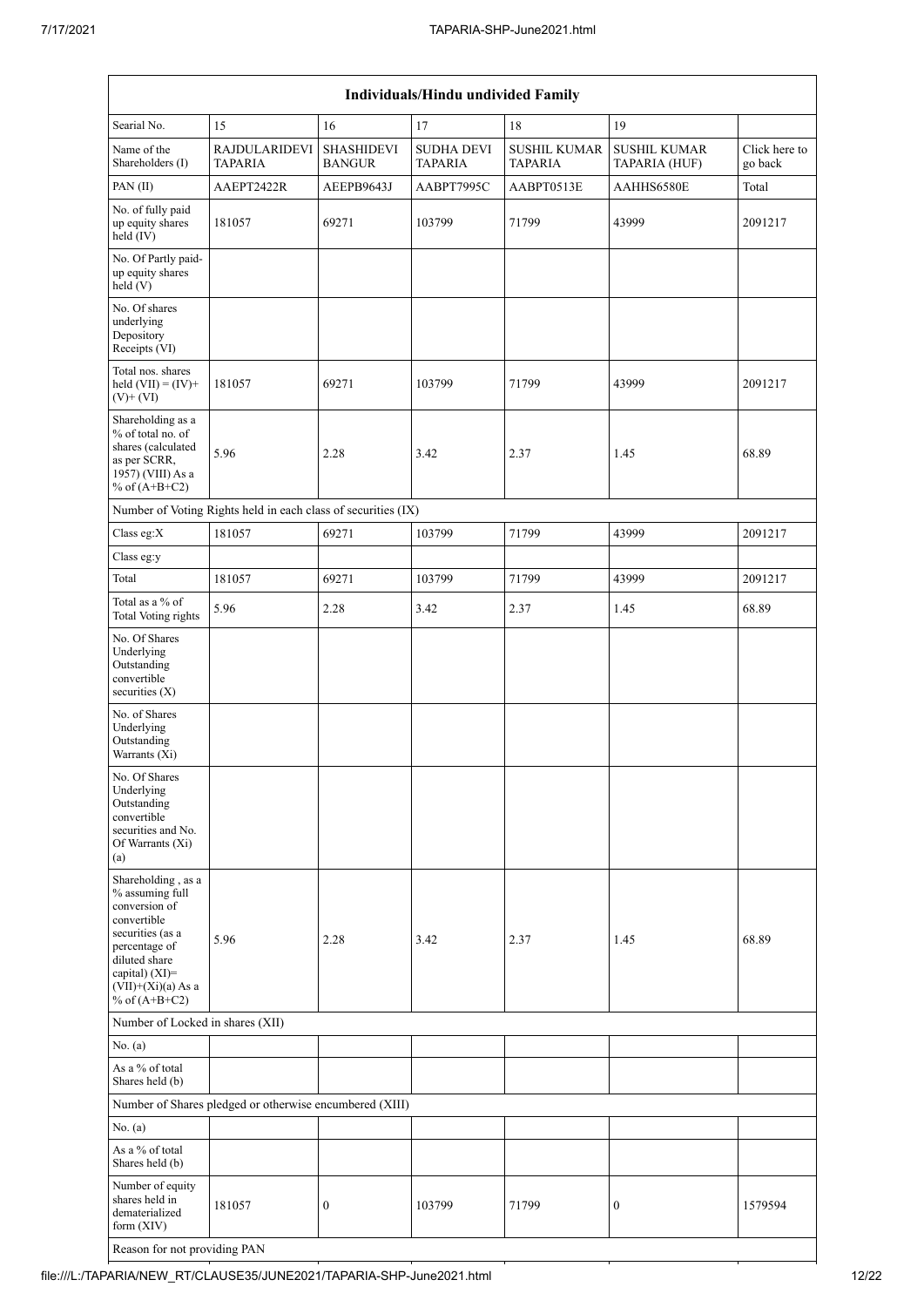| Reason for not<br>providing PAN |                |                                                  |                |  |
|---------------------------------|----------------|--------------------------------------------------|----------------|--|
| Shareholder type                | Promoter Group | Promoter Group   Promoter Group   Promoter Group | Promoter Group |  |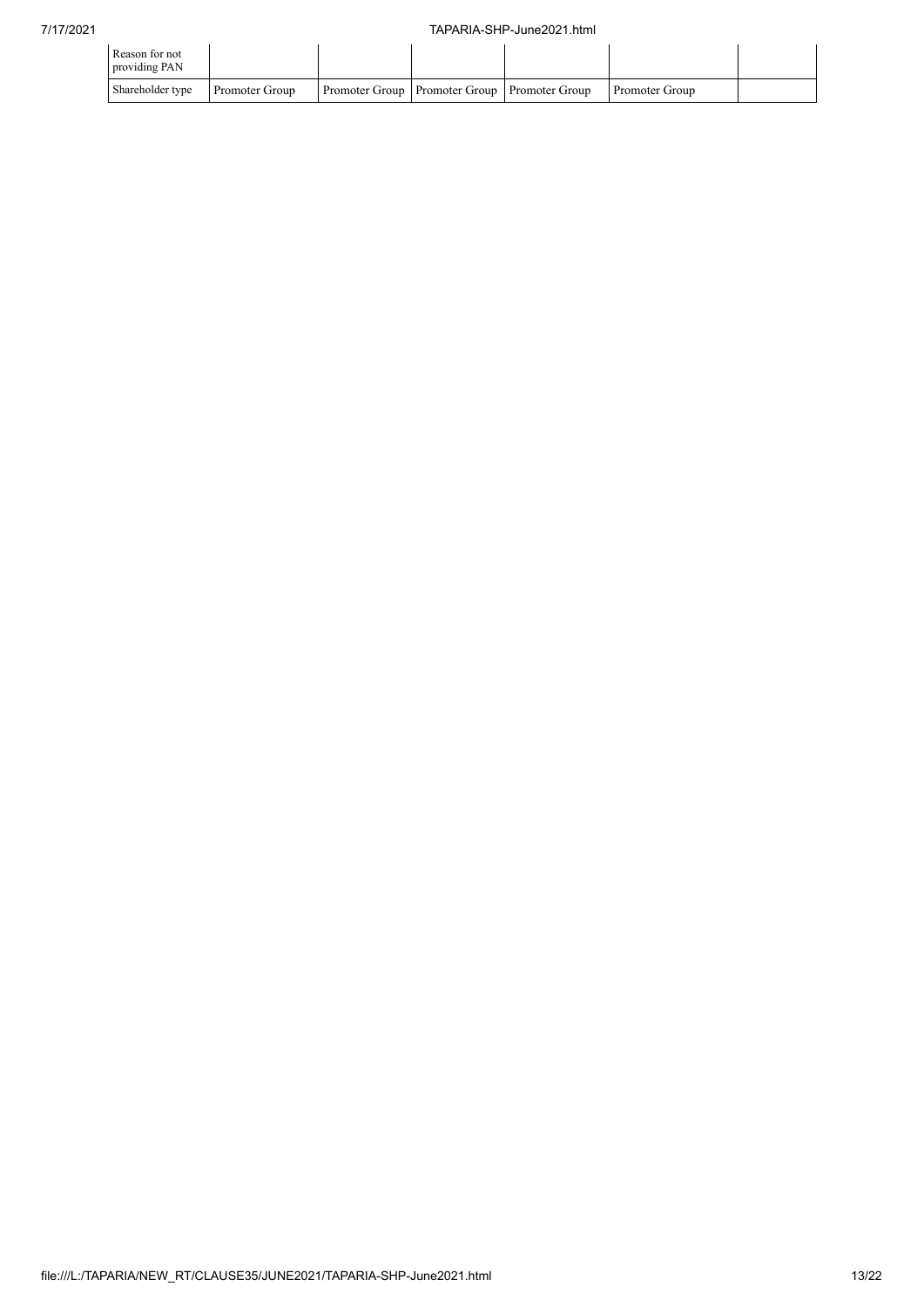| Any Other (specify)                                                                                                                                                                  |                                                               |                       |  |  |  |  |  |
|--------------------------------------------------------------------------------------------------------------------------------------------------------------------------------------|---------------------------------------------------------------|-----------------------|--|--|--|--|--|
| Searial No.                                                                                                                                                                          | $\mathbf{1}$                                                  |                       |  |  |  |  |  |
| Category                                                                                                                                                                             | <b>Bodies Corporate</b>                                       | Click here to go back |  |  |  |  |  |
| Name of the<br>Shareholders (I)                                                                                                                                                      | OM SHRI YOGESHWER MANUFACTURING & TRADIN                      |                       |  |  |  |  |  |
| PAN(II)                                                                                                                                                                              | AAACO4012H                                                    | Total                 |  |  |  |  |  |
| No. of the<br>Shareholders (I)                                                                                                                                                       | $\mathbf{1}$                                                  | $\mathbf{1}$          |  |  |  |  |  |
| No. of fully paid<br>up equity shares<br>held (IV)                                                                                                                                   | 25300                                                         | 25300                 |  |  |  |  |  |
| No. Of Partly paid-<br>up equity shares<br>held (V)                                                                                                                                  |                                                               |                       |  |  |  |  |  |
| No. Of shares<br>underlying<br>Depository<br>Receipts (VI)                                                                                                                           |                                                               |                       |  |  |  |  |  |
| Total nos. shares<br>held $(VII) = (IV) +$<br>$(V)$ + $(VI)$                                                                                                                         | 25300                                                         | 25300                 |  |  |  |  |  |
| Shareholding as a<br>% of total no. of<br>shares (calculated<br>as per SCRR,<br>1957) (VIII) As a<br>% of $(A+B+C2)$                                                                 | 0.83                                                          | 0.83                  |  |  |  |  |  |
|                                                                                                                                                                                      | Number of Voting Rights held in each class of securities (IX) |                       |  |  |  |  |  |
| Class eg: X                                                                                                                                                                          | 25300                                                         | 25300                 |  |  |  |  |  |
| Class eg:y                                                                                                                                                                           |                                                               |                       |  |  |  |  |  |
| Total                                                                                                                                                                                | 25300                                                         | 25300                 |  |  |  |  |  |
| Total as a % of<br>Total Voting rights                                                                                                                                               | 0.83                                                          | 0.83                  |  |  |  |  |  |
| No. Of Shares<br>Underlying<br>Outstanding<br>convertible<br>securities (X)                                                                                                          |                                                               |                       |  |  |  |  |  |
| No. of Shares<br>Underlying<br>Outstanding<br>Warrants (Xi)                                                                                                                          |                                                               |                       |  |  |  |  |  |
| No. Of Shares<br>Underlying<br>Outstanding<br>convertible<br>securities and No.<br>Of Warrants (Xi)<br>(a)                                                                           |                                                               |                       |  |  |  |  |  |
| Shareholding, as a<br>% assuming full<br>conversion of<br>convertible<br>securities (as a<br>percentage of<br>diluted share<br>capital) (XI)=<br>$(VII)+(X)$ As a %<br>of $(A+B+C2)$ | 0.83                                                          | 0.83                  |  |  |  |  |  |
| Number of Locked in shares (XII)                                                                                                                                                     |                                                               |                       |  |  |  |  |  |
| No. (a)                                                                                                                                                                              |                                                               |                       |  |  |  |  |  |
| As a % of total<br>Shares held (b)                                                                                                                                                   |                                                               |                       |  |  |  |  |  |
|                                                                                                                                                                                      | Number of Shares pledged or otherwise encumbered (XIII)       |                       |  |  |  |  |  |
| No. $(a)$                                                                                                                                                                            |                                                               |                       |  |  |  |  |  |
| As a % of total<br>Shares held (b)                                                                                                                                                   |                                                               |                       |  |  |  |  |  |
| Number of equity                                                                                                                                                                     | 25300                                                         | 25300                 |  |  |  |  |  |

file:///L:/TAPARIA/NEW\_RT/CLAUSE35/JUNE2021/TAPARIA-SHP-June2021.html 14/22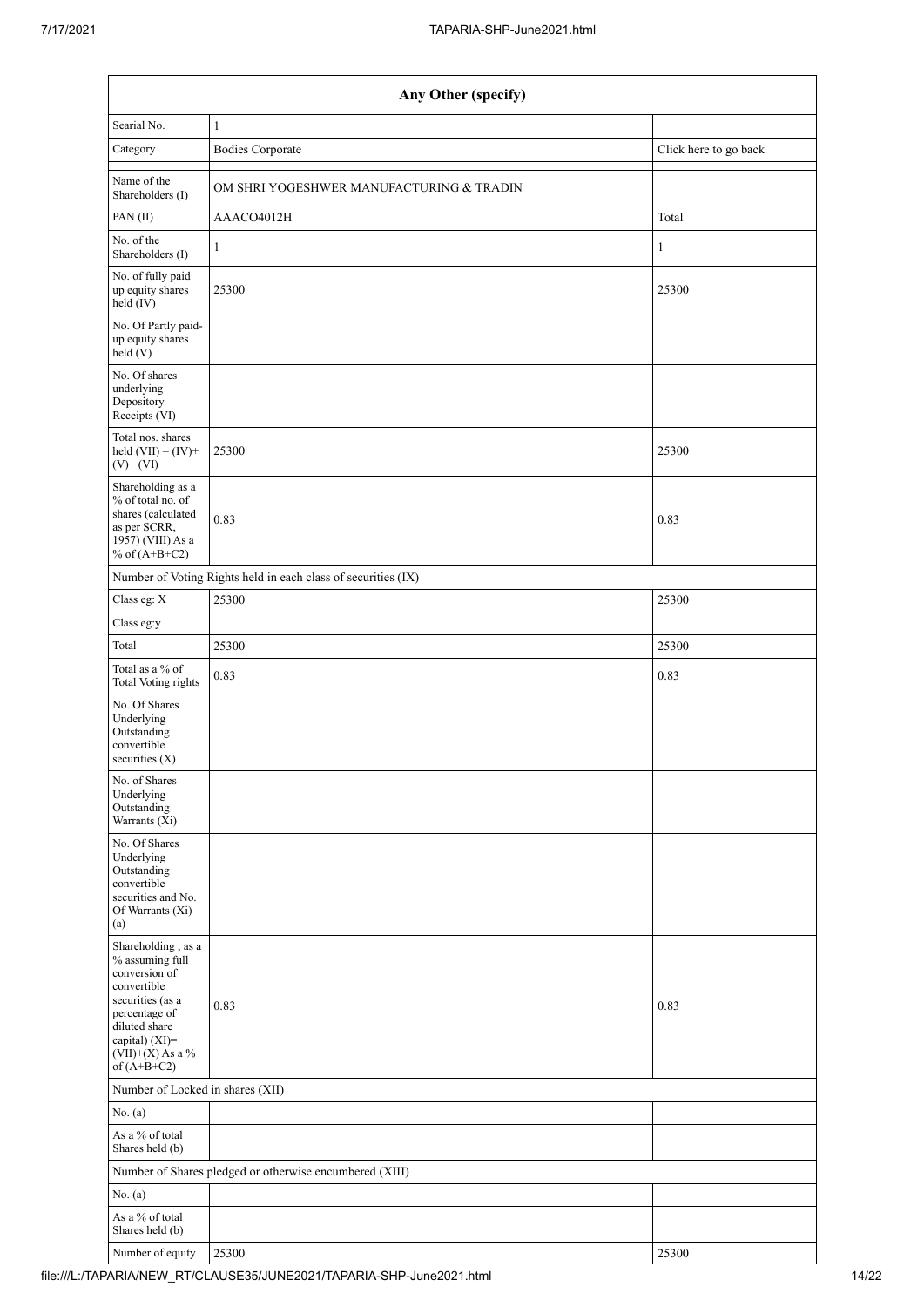| shares held in<br>dematerialized<br>form $(XIV)$ |                |  |  |  |  |  |
|--------------------------------------------------|----------------|--|--|--|--|--|
| Reason for not providing PAN                     |                |  |  |  |  |  |
| Reason for not<br>providing PAN                  |                |  |  |  |  |  |
| Shareholder type                                 | Promoter Group |  |  |  |  |  |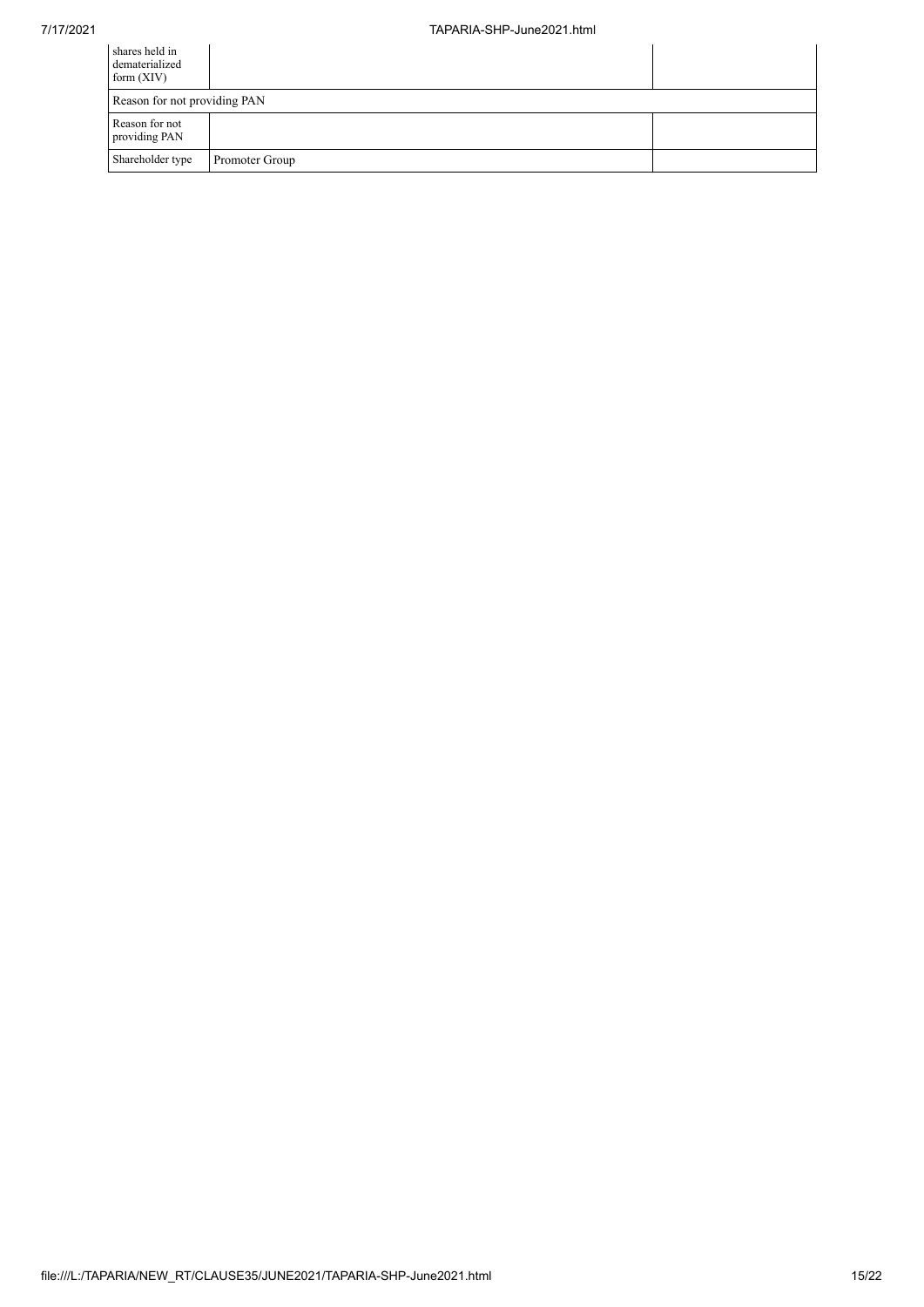| Individuals - ii. Individual shareholders holding nominal share capital in excess of Rs. 2 lakhs.                                                                                    |                             |                                |                                                                              |                    |                                 |                                              |                                               |  |  |
|--------------------------------------------------------------------------------------------------------------------------------------------------------------------------------------|-----------------------------|--------------------------------|------------------------------------------------------------------------------|--------------------|---------------------------------|----------------------------------------------|-----------------------------------------------|--|--|
| Searial No.                                                                                                                                                                          | $\mathbf{1}$                | $\sqrt{2}$                     | $\overline{3}$                                                               | $\overline{4}$     | $\mathfrak s$                   | 6                                            | $\boldsymbol{7}$                              |  |  |
| Name of the<br>Shareholders (I)                                                                                                                                                      | ABHIMANYU<br><b>MUNDHRA</b> | <b>ANANT</b><br><b>TAPARIA</b> | <b>ARYAMAN</b><br>TAPARIA-<br><b>MINOR</b><br><b>THROUGH</b><br><b>GUARD</b> | Rajendra<br>Somani | <b>SAURABH</b><br><b>BANGUR</b> | <b>SHREE</b><br><b>KANTA DEVI</b><br>TAPARIA | <b>SHREE</b><br><b>KUMAR</b><br><b>BANGUR</b> |  |  |
| PAN (II)                                                                                                                                                                             | BVWPM3062Q                  | ABXPT0780E                     | ADJPT6759K                                                                   | AACPS9645M         | AHHPB5720G                      | AACPT4331K                                   | AHHPB5719K                                    |  |  |
| No. of fully paid<br>up equity shares<br>held (IV)                                                                                                                                   | 50000                       | 60364                          | 35277                                                                        | 46500              | 56555                           | 100098                                       | 57358                                         |  |  |
| No. Of Partly paid-<br>up equity shares<br>held (V)                                                                                                                                  |                             |                                |                                                                              |                    |                                 |                                              |                                               |  |  |
| No. Of shares<br>underlying<br>Depository<br>Receipts (VI)                                                                                                                           |                             |                                |                                                                              |                    |                                 |                                              |                                               |  |  |
| Total nos. shares<br>held $(VII) = (IV) +$<br>$(V)$ + $(VI)$                                                                                                                         | 50000                       | 60364                          | 35277                                                                        | 46500              | 56555                           | 100098                                       | 57358                                         |  |  |
| Shareholding as a<br>% of total no. of<br>shares (calculated<br>as per SCRR,<br>1957) (VIII) As a<br>% of $(A+B+C2)$                                                                 | 1.65                        | 1.99                           | 1.16                                                                         | 1.53               | 1.86                            | 3.3                                          | 1.89                                          |  |  |
| Number of Voting Rights held in each class of securities (IX)                                                                                                                        |                             |                                |                                                                              |                    |                                 |                                              |                                               |  |  |
| Class eg: X                                                                                                                                                                          | 50000                       | 60364                          | 35277                                                                        | 46500              | 56555                           | 100098                                       | 57358                                         |  |  |
| Class eg:y                                                                                                                                                                           |                             |                                |                                                                              |                    |                                 |                                              |                                               |  |  |
| Total                                                                                                                                                                                | 50000                       | 60364                          | 35277                                                                        | 46500              | 56555                           | 100098                                       | 57358                                         |  |  |
| Total as a % of<br><b>Total Voting rights</b>                                                                                                                                        | 1.65                        | 1.99                           | 1.16                                                                         | 1.53               | 1.86                            | 3.3                                          | 1.89                                          |  |  |
| No. Of Shares<br>Underlying<br>Outstanding<br>convertible<br>securities (X)                                                                                                          |                             |                                |                                                                              |                    |                                 |                                              |                                               |  |  |
| No. of Shares<br>Underlying<br>Outstanding<br>Warrants (Xi)                                                                                                                          |                             |                                |                                                                              |                    |                                 |                                              |                                               |  |  |
| No. Of Shares<br>Underlying<br>Outstanding<br>convertible<br>securities and No.<br>Of Warrants (Xi)<br>(a)                                                                           |                             |                                |                                                                              |                    |                                 |                                              |                                               |  |  |
| Shareholding, as a<br>% assuming full<br>conversion of<br>convertible<br>securities (as a<br>percentage of<br>diluted share<br>capital) (XI)=<br>$(VII)+(X)$ As a %<br>of $(A+B+C2)$ | 1.65                        | 1.99                           | 1.16                                                                         | 1.53               | 1.86                            | 3.3                                          | 1.89                                          |  |  |
| Number of Locked in shares (XII)                                                                                                                                                     |                             |                                |                                                                              |                    |                                 |                                              |                                               |  |  |
| No. (a)                                                                                                                                                                              |                             |                                |                                                                              |                    |                                 |                                              |                                               |  |  |
| As a % of total<br>Shares held (b)                                                                                                                                                   |                             |                                |                                                                              |                    |                                 |                                              |                                               |  |  |
| Number of equity<br>shares held in<br>dematerialized<br>form (XIV)                                                                                                                   | 50000                       | 60364                          | $\boldsymbol{0}$                                                             | 46500              | $\boldsymbol{0}$                | 100098                                       | $\boldsymbol{0}$                              |  |  |
| Reason for not providing PAN                                                                                                                                                         |                             |                                |                                                                              |                    |                                 |                                              |                                               |  |  |
| Reason for not<br>providing PAN                                                                                                                                                      |                             |                                |                                                                              |                    |                                 |                                              |                                               |  |  |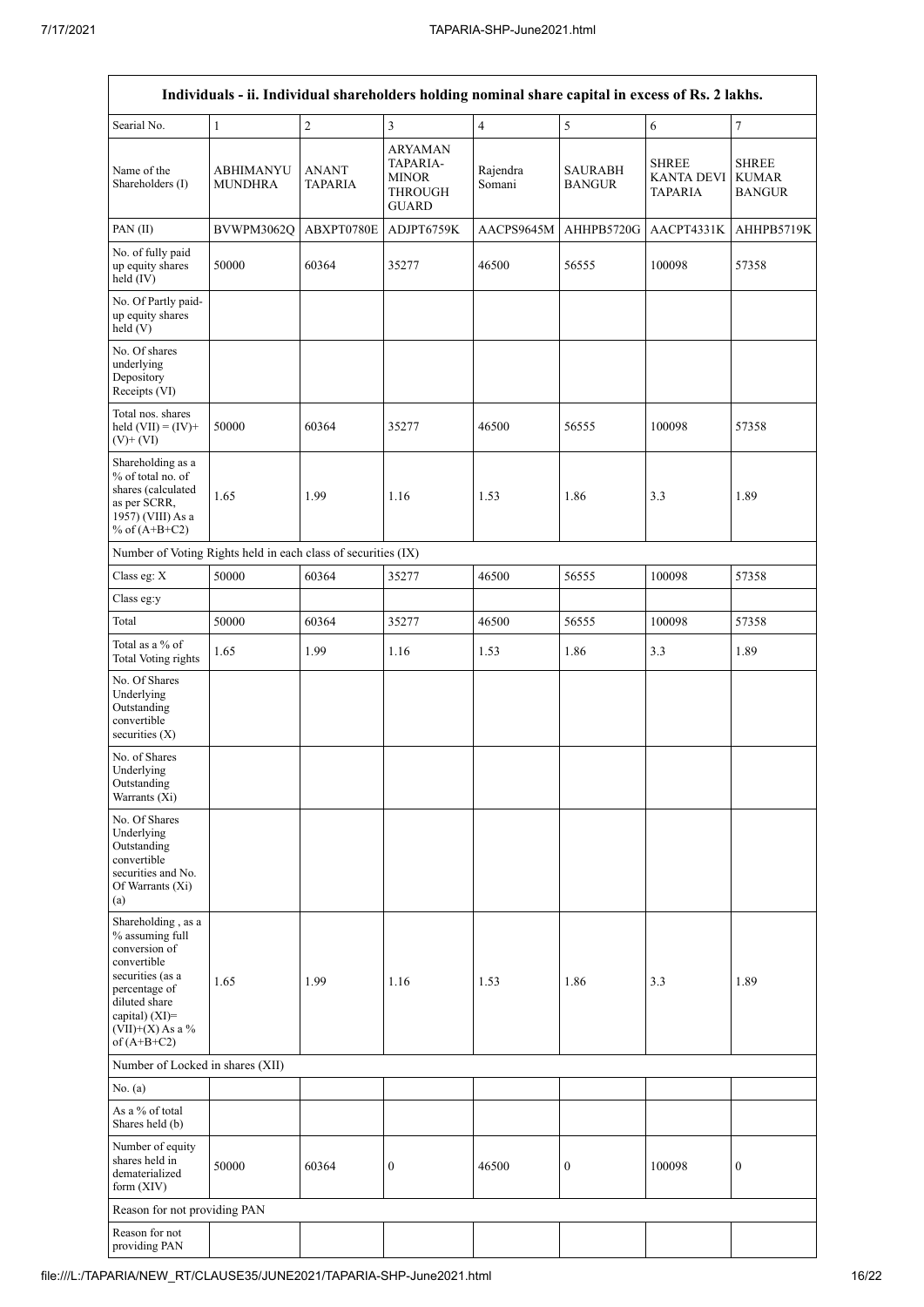$\overline{1}$ 

|                                                                                                                                                                                      | Individuals - ii. Individual shareholders holding nominal share capital in excess of Rs. 2 lakhs. |  |  |  |  |  |  |  |  |
|--------------------------------------------------------------------------------------------------------------------------------------------------------------------------------------|---------------------------------------------------------------------------------------------------|--|--|--|--|--|--|--|--|
| Searial No.                                                                                                                                                                          |                                                                                                   |  |  |  |  |  |  |  |  |
| Name of the<br>Shareholders (I)                                                                                                                                                      | Click here to go back                                                                             |  |  |  |  |  |  |  |  |
| PAN(II)                                                                                                                                                                              | Total                                                                                             |  |  |  |  |  |  |  |  |
| No. of fully paid<br>up equity shares<br>held (IV)                                                                                                                                   | 406152                                                                                            |  |  |  |  |  |  |  |  |
| No. Of Partly paid-<br>up equity shares<br>held(V)                                                                                                                                   |                                                                                                   |  |  |  |  |  |  |  |  |
| No. Of shares<br>underlying<br>Depository<br>Receipts (VI)                                                                                                                           |                                                                                                   |  |  |  |  |  |  |  |  |
| Total nos. shares<br>held $(VII) = (IV) +$<br>$(V)$ + $(VI)$                                                                                                                         | 406152                                                                                            |  |  |  |  |  |  |  |  |
| Shareholding as a<br>% of total no. of<br>shares (calculated<br>as per SCRR,<br>1957) (VIII) As a<br>% of $(A+B+C2)$                                                                 | 13.38                                                                                             |  |  |  |  |  |  |  |  |
|                                                                                                                                                                                      | Number of Voting Rights held in each class of securities (IX)                                     |  |  |  |  |  |  |  |  |
| Class eg: X                                                                                                                                                                          | 406152                                                                                            |  |  |  |  |  |  |  |  |
| Class eg:y                                                                                                                                                                           |                                                                                                   |  |  |  |  |  |  |  |  |
| Total                                                                                                                                                                                | 406152                                                                                            |  |  |  |  |  |  |  |  |
| Total as a % of<br><b>Total Voting rights</b>                                                                                                                                        | 13.38                                                                                             |  |  |  |  |  |  |  |  |
| No. Of Shares<br>Underlying<br>Outstanding<br>convertible<br>securities $(X)$                                                                                                        |                                                                                                   |  |  |  |  |  |  |  |  |
| No. of Shares<br>Underlying<br>Outstanding<br>Warrants (Xi)                                                                                                                          |                                                                                                   |  |  |  |  |  |  |  |  |
| No. Of Shares<br>Underlying<br>Outstanding<br>convertible<br>securities and No.<br>Of Warrants (Xi)<br>(a)                                                                           |                                                                                                   |  |  |  |  |  |  |  |  |
| Shareholding, as a<br>% assuming full<br>conversion of<br>convertible<br>securities (as a<br>percentage of<br>diluted share<br>capital) (XI)=<br>$(VII)+(X)$ As a %<br>of $(A+B+C2)$ | 13.38                                                                                             |  |  |  |  |  |  |  |  |
| Number of Locked in shares (XII)                                                                                                                                                     |                                                                                                   |  |  |  |  |  |  |  |  |
| No. (a)                                                                                                                                                                              |                                                                                                   |  |  |  |  |  |  |  |  |
| As a % of total<br>Shares held (b)                                                                                                                                                   |                                                                                                   |  |  |  |  |  |  |  |  |
| Number of equity<br>shares held in<br>dematerialized<br>form (XIV)                                                                                                                   | 256962                                                                                            |  |  |  |  |  |  |  |  |
| Reason for not providing PAN                                                                                                                                                         |                                                                                                   |  |  |  |  |  |  |  |  |
| Reason for not<br>providing PAN                                                                                                                                                      |                                                                                                   |  |  |  |  |  |  |  |  |

 $\overline{\phantom{a}}$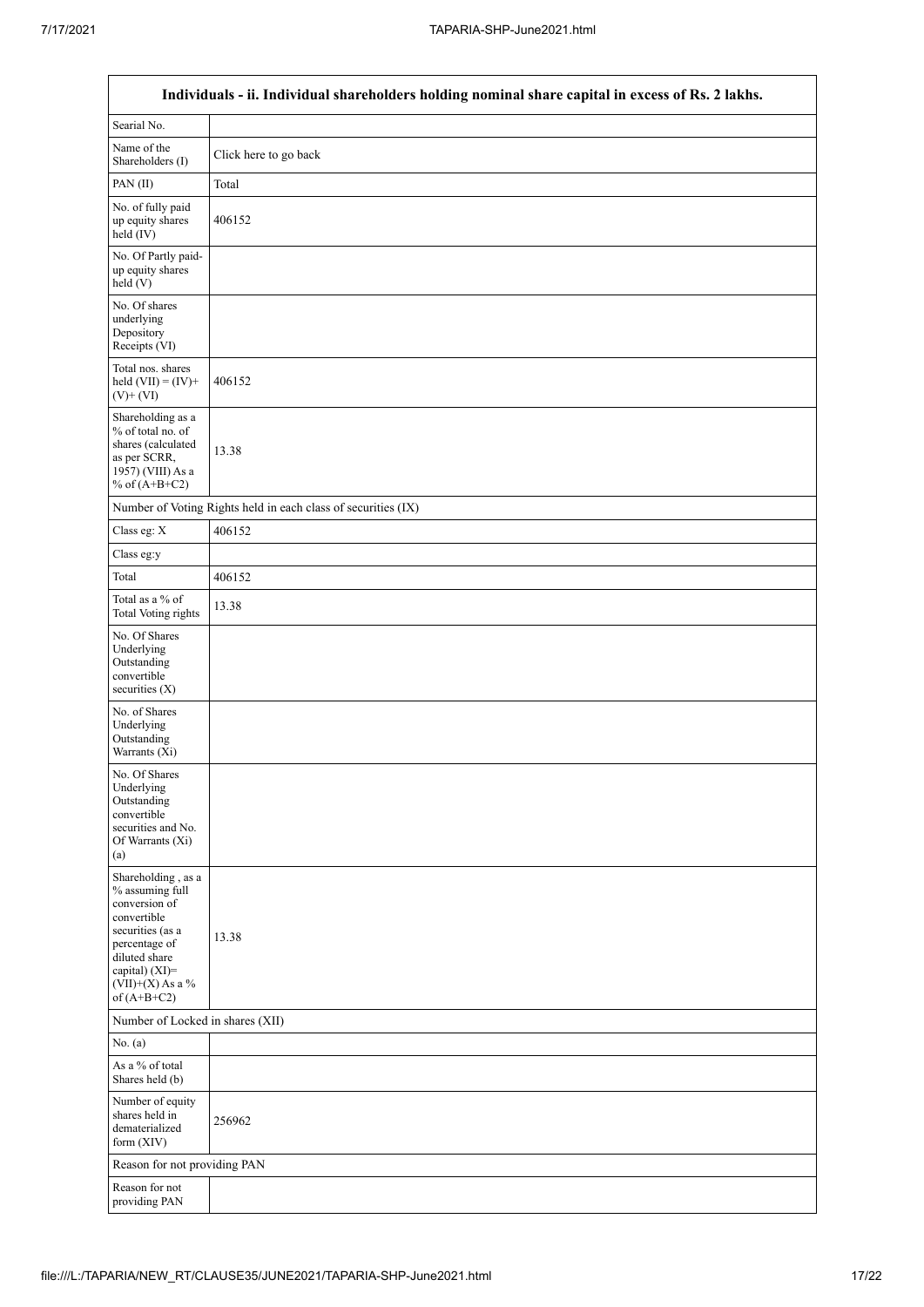| Any Other (specify)                                                                                                                                                                  |              |                  |                            |                                                               |                                                     |                              |                                        |
|--------------------------------------------------------------------------------------------------------------------------------------------------------------------------------------|--------------|------------------|----------------------------|---------------------------------------------------------------|-----------------------------------------------------|------------------------------|----------------------------------------|
| Searial No.                                                                                                                                                                          | $\mathbf{1}$ | $\overline{c}$   | 3                          | $\overline{4}$                                                | 5                                                   | $\sqrt{6}$                   | $\overline{7}$                         |
| Category                                                                                                                                                                             | <b>IEPF</b>  | Trusts           | <b>Bodies</b><br>Corporate | <b>Bodies Corporate</b>                                       | <b>Bodies Corporate</b>                             | Non-Resident<br>Indian (NRI) | Director or<br>Director's<br>Relatives |
| Category / More<br>than 1 percentage                                                                                                                                                 | Category     | Category         | Category                   | More than 1 percentage of<br>shareholding                     | More than 1<br>percentage of<br>shareholding        | Category                     | Category                               |
| Name of the<br>Shareholders (I)                                                                                                                                                      |              |                  |                            | <b>SHREE</b><br><b>SATYANARAYAN</b><br><b>INVESTMENTS CO.</b> | <b>VEER</b><br><b>ENTERPRISES</b><br><b>LIMITED</b> |                              |                                        |
| PAN(II)                                                                                                                                                                              |              |                  |                            | AABCS4627H                                                    | AAACV1980D                                          |                              |                                        |
| No. of the<br>Shareholders (I)                                                                                                                                                       | $\mathbf{1}$ | $\mathbf{1}$     | 10                         | $\mathbf{1}$                                                  | $\mathbf{1}$                                        | 3                            | 1                                      |
| No. of fully paid<br>up equity shares<br>held $(IV)$                                                                                                                                 | 1215         | 20               | 351671                     | 46000                                                         | 274288                                              | 16684                        | 56526                                  |
| No. Of Partly paid-<br>up equity shares<br>held (V)                                                                                                                                  |              |                  |                            |                                                               |                                                     |                              |                                        |
| No. Of shares<br>underlying<br>Depository<br>Receipts (VI)                                                                                                                           |              |                  |                            |                                                               |                                                     |                              |                                        |
| Total nos. shares<br>held $(VII) = (IV) +$<br>$(V)$ + $(VI)$                                                                                                                         | 1215         | 20               | 351671                     | 46000                                                         | 274288                                              | 16684                        | 56526                                  |
| Shareholding as a<br>% of total no. of<br>shares (calculated<br>as per SCRR,<br>1957) (VIII) As a<br>% of $(A+B+C2)$                                                                 | 0.04         | $\boldsymbol{0}$ | 11.58                      | 1.52                                                          | 9.04                                                | 0.55                         | 1.86                                   |
| Number of Voting Rights held in each class of securities (IX)                                                                                                                        |              |                  |                            |                                                               |                                                     |                              |                                        |
| Class eg: X                                                                                                                                                                          | 1215         | 20               | 351671                     | 46000                                                         | 274288                                              | 16684                        | 56526                                  |
| Class eg:y                                                                                                                                                                           |              |                  |                            |                                                               |                                                     |                              |                                        |
| Total                                                                                                                                                                                | 1215         | 20               | 351671                     | 46000                                                         | 274288                                              | 16684                        | 56526                                  |
| Total as a $\%$ of<br>Total Voting rights                                                                                                                                            | 0.04         | $\boldsymbol{0}$ | 11.58                      | 1.52                                                          | 9.04                                                | 0.55                         | 1.86                                   |
| No. Of Shares<br>Underlying<br>Outstanding<br>convertible<br>securities $(X)$                                                                                                        |              |                  |                            |                                                               |                                                     |                              |                                        |
| No. of Shares<br>Underlying<br>Outstanding<br>Warrants (Xi)                                                                                                                          |              |                  |                            |                                                               |                                                     |                              |                                        |
| No. Of Shares<br>Underlying<br>Outstanding<br>convertible<br>securities and No.<br>Of Warrants (Xi)<br>(a)                                                                           |              |                  |                            |                                                               |                                                     |                              |                                        |
| Shareholding, as a<br>% assuming full<br>conversion of<br>convertible<br>securities (as a<br>percentage of<br>diluted share<br>capital) (XI)=<br>$(VII)+(X)$ As a %<br>of $(A+B+C2)$ | 0.04         | $\boldsymbol{0}$ | 11.58                      | 1.52                                                          | 9.04                                                | 0.55                         | 1.86                                   |
| Number of Locked in shares (XII)                                                                                                                                                     |              |                  |                            |                                                               |                                                     |                              |                                        |
| No. (a)                                                                                                                                                                              |              |                  |                            |                                                               |                                                     |                              |                                        |
| As a % of total<br>Shares held (b)                                                                                                                                                   |              |                  |                            |                                                               |                                                     |                              |                                        |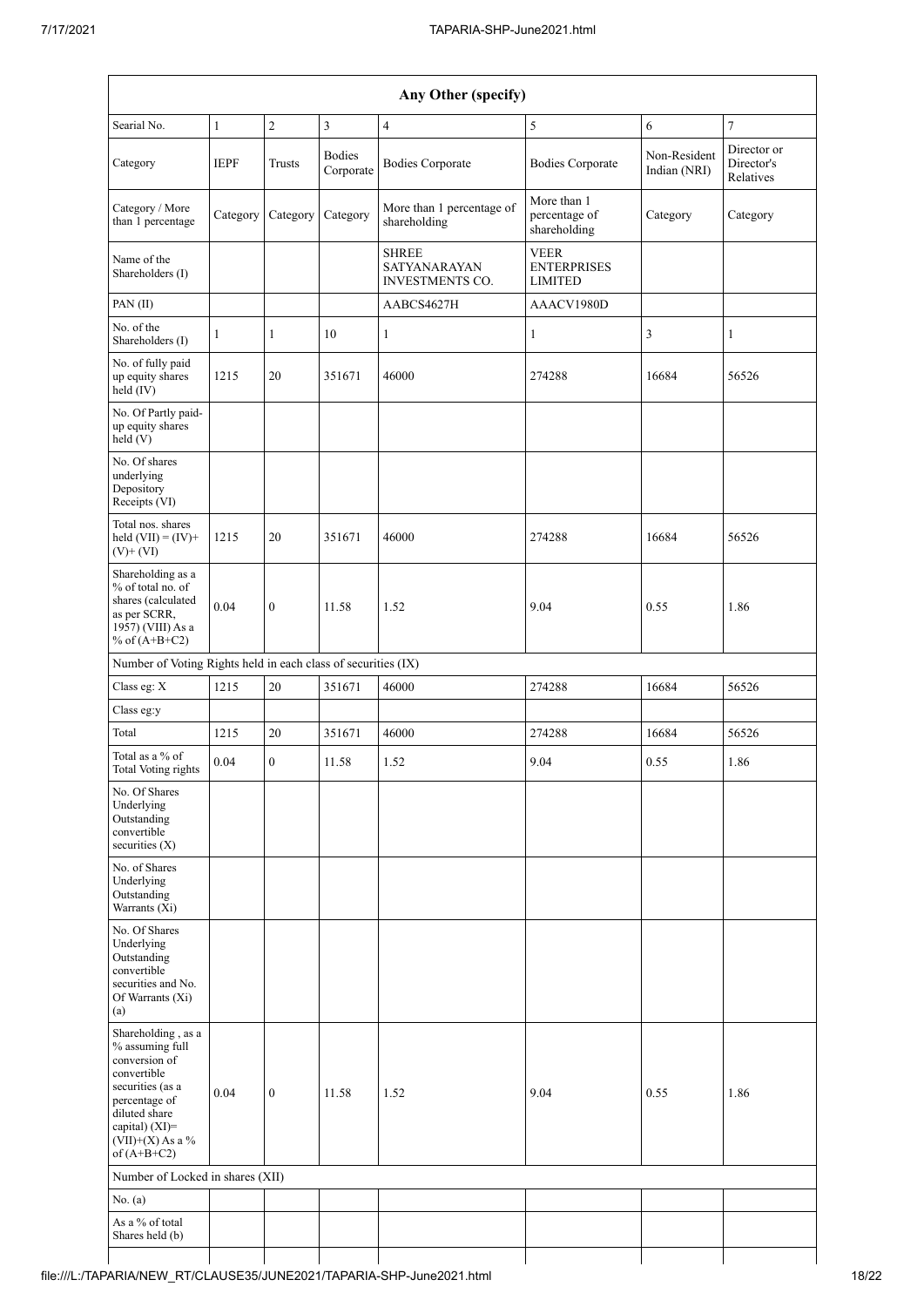## 7/17/2021 TAPARIA-SHP-June2021.html

| Number of equity<br>shares held in<br>dematerialized<br>form $(XIV)$ | 1215                         | <b>0</b> | 716 | ' 0 | -0 | 184 |  |  |
|----------------------------------------------------------------------|------------------------------|----------|-----|-----|----|-----|--|--|
|                                                                      | Reason for not providing PAN |          |     |     |    |     |  |  |
| Reason for not<br>providing PAN                                      |                              |          |     |     |    |     |  |  |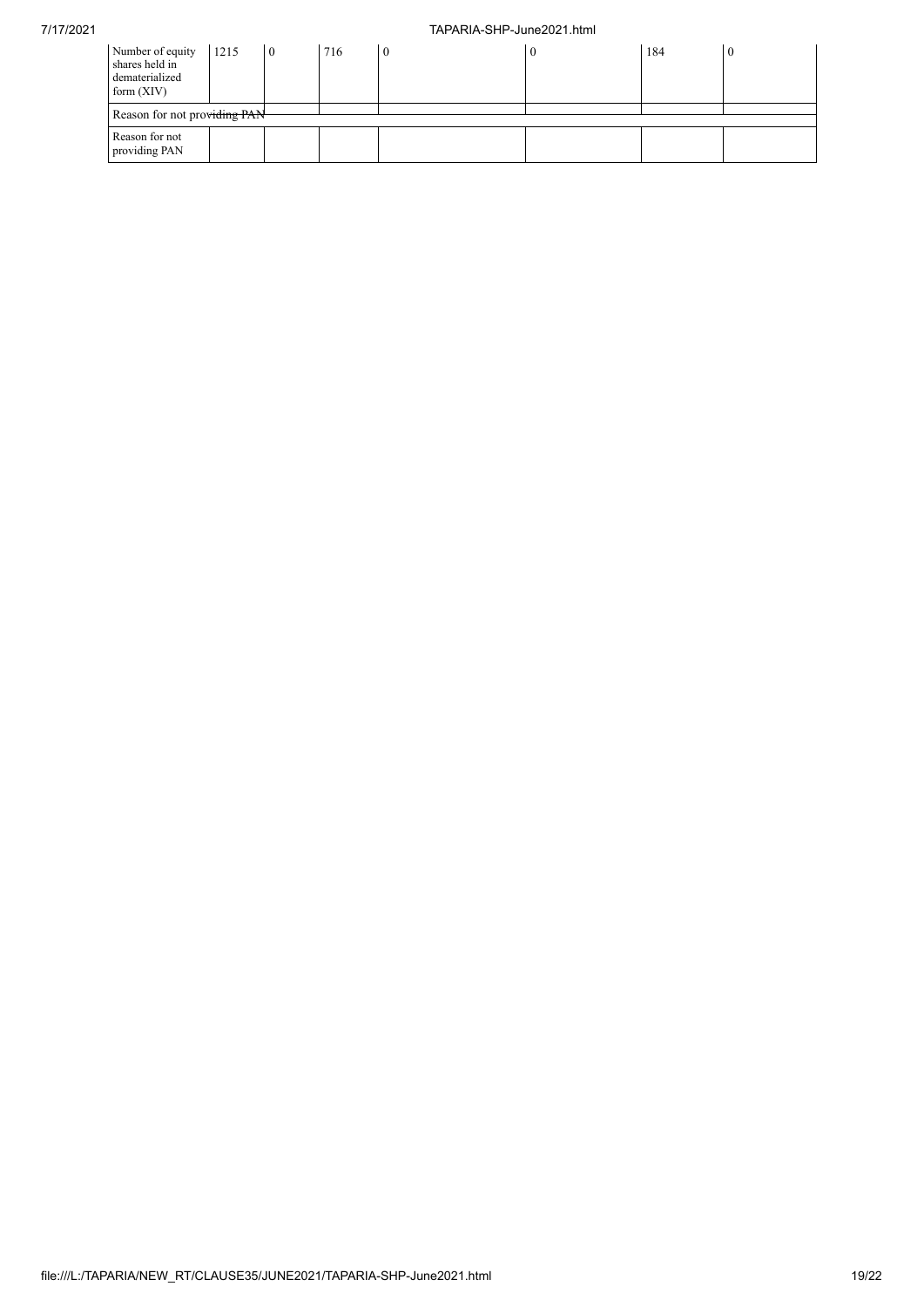| Any Other (specify)                                                                                                                                                                  |                                                               |                |                       |  |  |  |  |  |
|--------------------------------------------------------------------------------------------------------------------------------------------------------------------------------------|---------------------------------------------------------------|----------------|-----------------------|--|--|--|--|--|
| Searial No.                                                                                                                                                                          | 8                                                             | $\mathfrak{g}$ |                       |  |  |  |  |  |
| Category                                                                                                                                                                             | Director or Director's Relatives                              | <b>HUF</b>     |                       |  |  |  |  |  |
| Category / More<br>than 1 percentage                                                                                                                                                 | More than 1 percentage of shareholding                        | Category       |                       |  |  |  |  |  |
| Name of the<br>Shareholders (I)                                                                                                                                                      | <b>VIRENDRAA BANGUR</b>                                       |                | Click here to go back |  |  |  |  |  |
| PAN(II)                                                                                                                                                                              | AELPB5548M                                                    |                | Total                 |  |  |  |  |  |
| No. of the<br>Shareholders (I)                                                                                                                                                       | 1                                                             | 3              | 19                    |  |  |  |  |  |
| No. of fully paid<br>up equity shares<br>held (IV)                                                                                                                                   | 56526                                                         | 227            | 426343                |  |  |  |  |  |
| No. Of Partly paid-<br>up equity shares<br>held(V)                                                                                                                                   |                                                               |                |                       |  |  |  |  |  |
| No. Of shares<br>underlying<br>Depository<br>Receipts (VI)                                                                                                                           |                                                               |                |                       |  |  |  |  |  |
| Total nos. shares<br>held $(VII) = (IV) +$<br>$(V)$ + $(VI)$                                                                                                                         | 56526                                                         | 227            | 426343                |  |  |  |  |  |
| Shareholding as a<br>% of total no. of<br>shares (calculated<br>as per SCRR,<br>1957) (VIII) As a<br>% of $(A+B+C2)$                                                                 | 1.86                                                          | 0.01           | 14.04                 |  |  |  |  |  |
|                                                                                                                                                                                      | Number of Voting Rights held in each class of securities (IX) |                |                       |  |  |  |  |  |
| Class eg: X                                                                                                                                                                          | 56526                                                         | 227            | 426343                |  |  |  |  |  |
| Class eg:y                                                                                                                                                                           |                                                               |                |                       |  |  |  |  |  |
| Total                                                                                                                                                                                | 56526                                                         | 227            | 426343                |  |  |  |  |  |
| Total as a % of<br><b>Total Voting rights</b>                                                                                                                                        | 1.86                                                          | 0.01           | 14.04                 |  |  |  |  |  |
| No. Of Shares<br>Underlying<br>Outstanding<br>convertible<br>securities (X)                                                                                                          |                                                               |                |                       |  |  |  |  |  |
| No. of Shares<br>Underlying<br>Outstanding<br>Warrants (Xi)                                                                                                                          |                                                               |                |                       |  |  |  |  |  |
| No. Of Shares<br>Underlying<br>Outstanding<br>convertible<br>securities and No.<br>Of Warrants (Xi)<br>(a)                                                                           |                                                               |                |                       |  |  |  |  |  |
| Shareholding, as a<br>% assuming full<br>conversion of<br>convertible<br>securities (as a<br>percentage of<br>diluted share<br>capital) (XI)=<br>$(VII)+(X)$ As a %<br>of $(A+B+C2)$ | 1.86                                                          | 0.01           | 14.04                 |  |  |  |  |  |
| Number of Locked in shares (XII)                                                                                                                                                     |                                                               |                |                       |  |  |  |  |  |
| No. (a)                                                                                                                                                                              |                                                               |                |                       |  |  |  |  |  |
| As a % of total<br>Shares held (b)                                                                                                                                                   |                                                               |                |                       |  |  |  |  |  |
| Number of equity<br>shares held in<br>dematerialized<br>form (XIV)                                                                                                                   | $\boldsymbol{0}$                                              | 227            | 2342                  |  |  |  |  |  |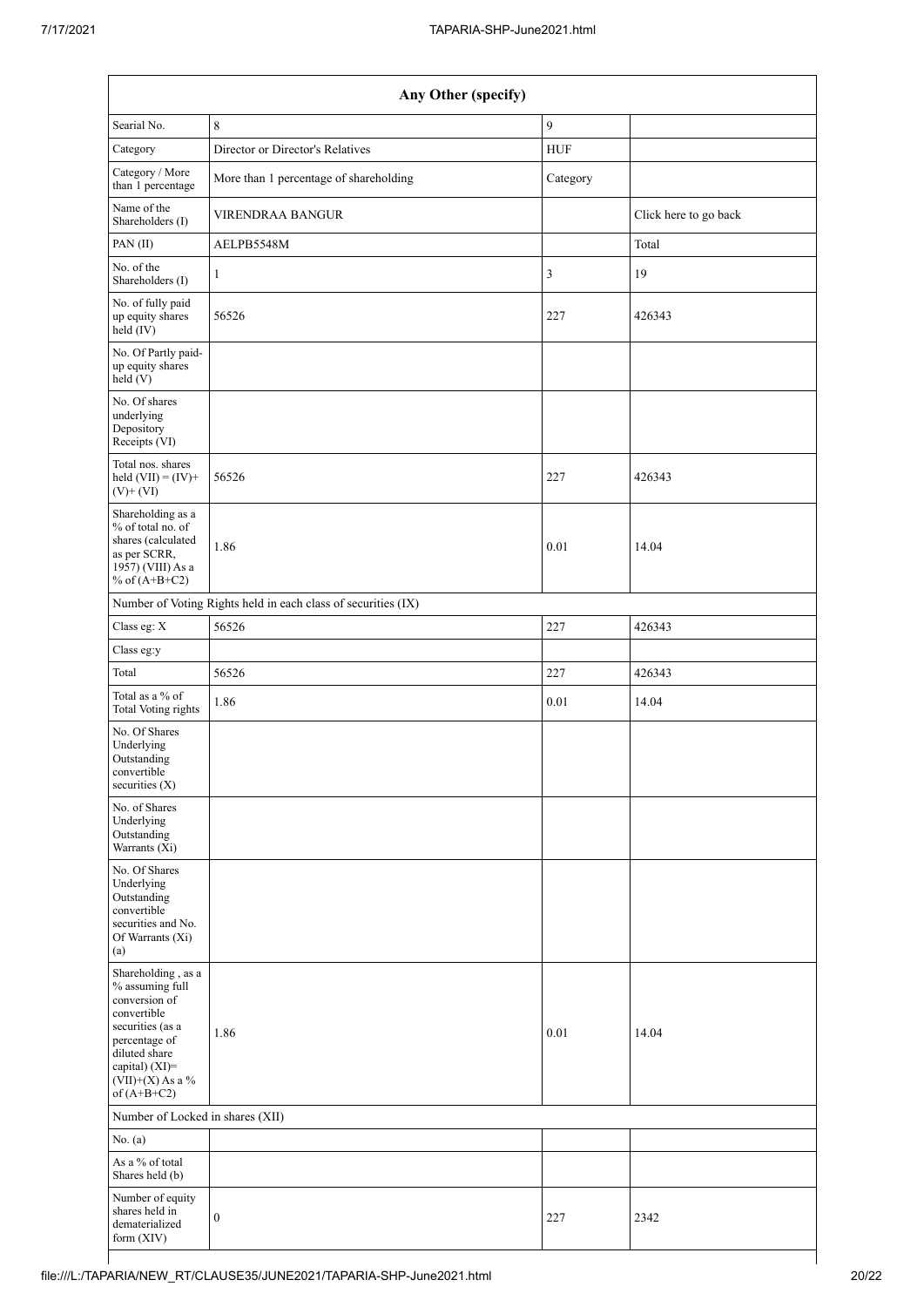| Reason for not providing PAN |                                 |  |  |  |  |
|------------------------------|---------------------------------|--|--|--|--|
|                              | Reason for not<br>providing PAN |  |  |  |  |